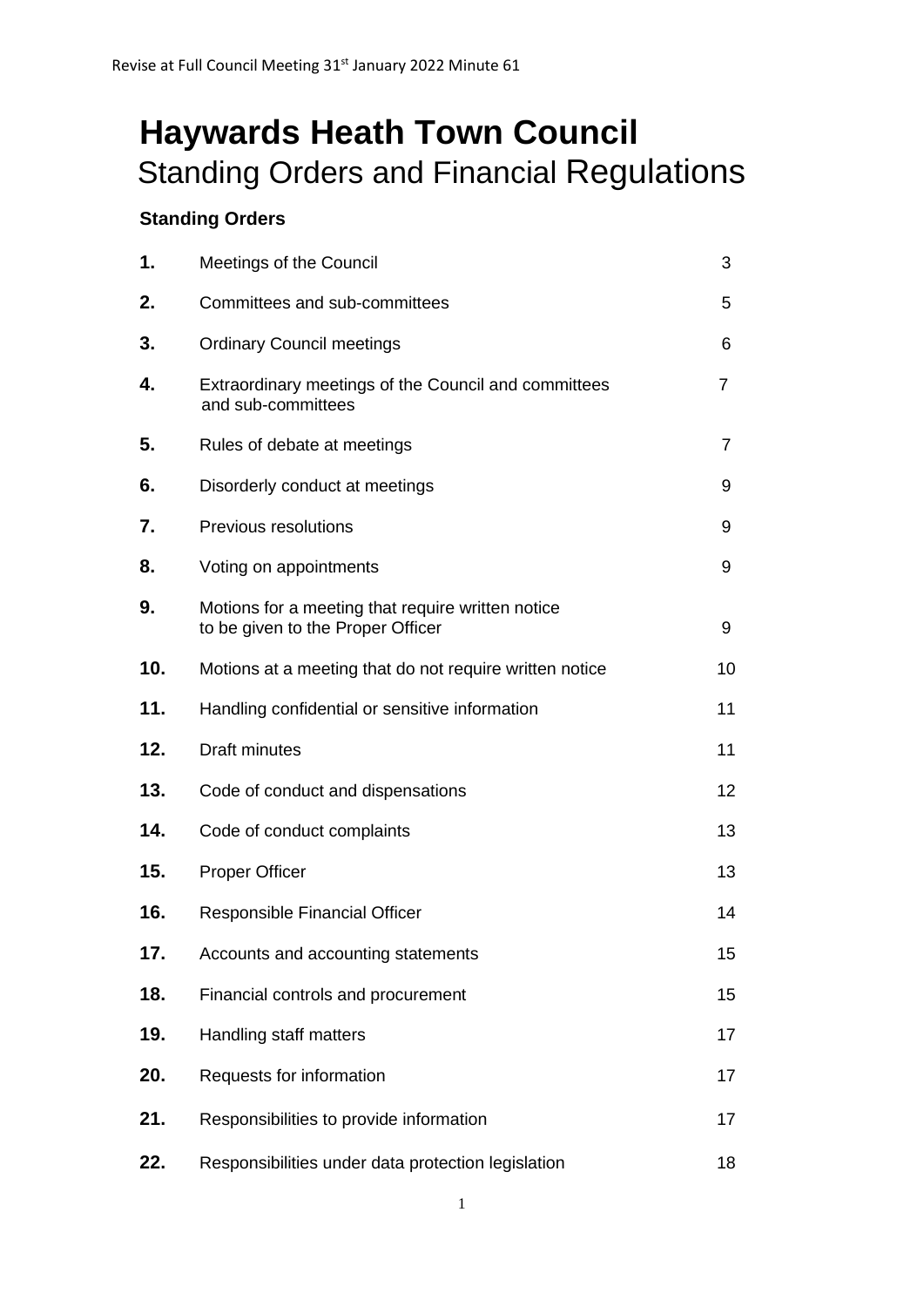| 23.                                                                                                                                                                                                                                                                                                                                                                                           | Relations with the press/media                                                                                                                                                                               | 18 |  |  |
|-----------------------------------------------------------------------------------------------------------------------------------------------------------------------------------------------------------------------------------------------------------------------------------------------------------------------------------------------------------------------------------------------|--------------------------------------------------------------------------------------------------------------------------------------------------------------------------------------------------------------|----|--|--|
| 24.                                                                                                                                                                                                                                                                                                                                                                                           | Execution and sealing of legal deeds                                                                                                                                                                         | 18 |  |  |
| 25.                                                                                                                                                                                                                                                                                                                                                                                           | Communicating with District and County or<br><b>Unitary Councillors</b>                                                                                                                                      | 18 |  |  |
| 26.                                                                                                                                                                                                                                                                                                                                                                                           | <b>Restrictions on Councillor activities</b>                                                                                                                                                                 | 18 |  |  |
| 27.                                                                                                                                                                                                                                                                                                                                                                                           | Standing orders generally                                                                                                                                                                                    | 18 |  |  |
| 28.                                                                                                                                                                                                                                                                                                                                                                                           | List of Standing Committees and Terms of Reference                                                                                                                                                           | 19 |  |  |
| <b>TR Terms of Reference</b><br>20<br><b>TR1</b> Powers and duties of the standing committees:<br><b>TR2</b> Delegation to Chairmen generally<br><b>TR3</b> Leader of the Council                                                                                                                                                                                                             |                                                                                                                                                                                                              |    |  |  |
| C.                                                                                                                                                                                                                                                                                                                                                                                            | <b>Contracts</b><br>Contracts to comply with Standing Orders<br><b>Tendering Procedures</b><br>Contracts for Supplies, Services or Works<br>Contents of Written contracts and penalties<br>Corrupt practices | 21 |  |  |
| <b>FR Financial Regulations</b><br><b>Financial Administration</b><br><b>Financial Planning and Annual Estimates</b><br><b>Budgetary Control</b><br>Income<br><b>Banking Arrangements</b><br><b>Ordering Procedures</b><br><b>Payment Procedures</b><br>Petty Cash Account<br><b>Legal Documents</b><br><b>Insurances</b><br><b>Investments, Borrowings and Trust Funds</b><br>Internal audit |                                                                                                                                                                                                              | 25 |  |  |
| <b>Appendix 1 - Matters to be Dealt with Solely by the Council. (29)</b><br>Appendix 2 - Planning Committee Terms of Reference. (29)<br>Appendix 3 - Policy and Finance Committee Terms of Reference (30)                                                                                                                                                                                     |                                                                                                                                                                                                              |    |  |  |

**Appendix 4** - Environment and General Purposes Committee Terms of Reference (32)

**Appendix 5** - Delegation to the Town Clerk (33)

*This full document is approved by the Council as part of the Standing Orders and Financial Regulations to govern the business of the Council. Use of the word "he" is to be taken in the universal context to mean he/she.* 

*Date adopted (revised) by Council: 31st January 2022*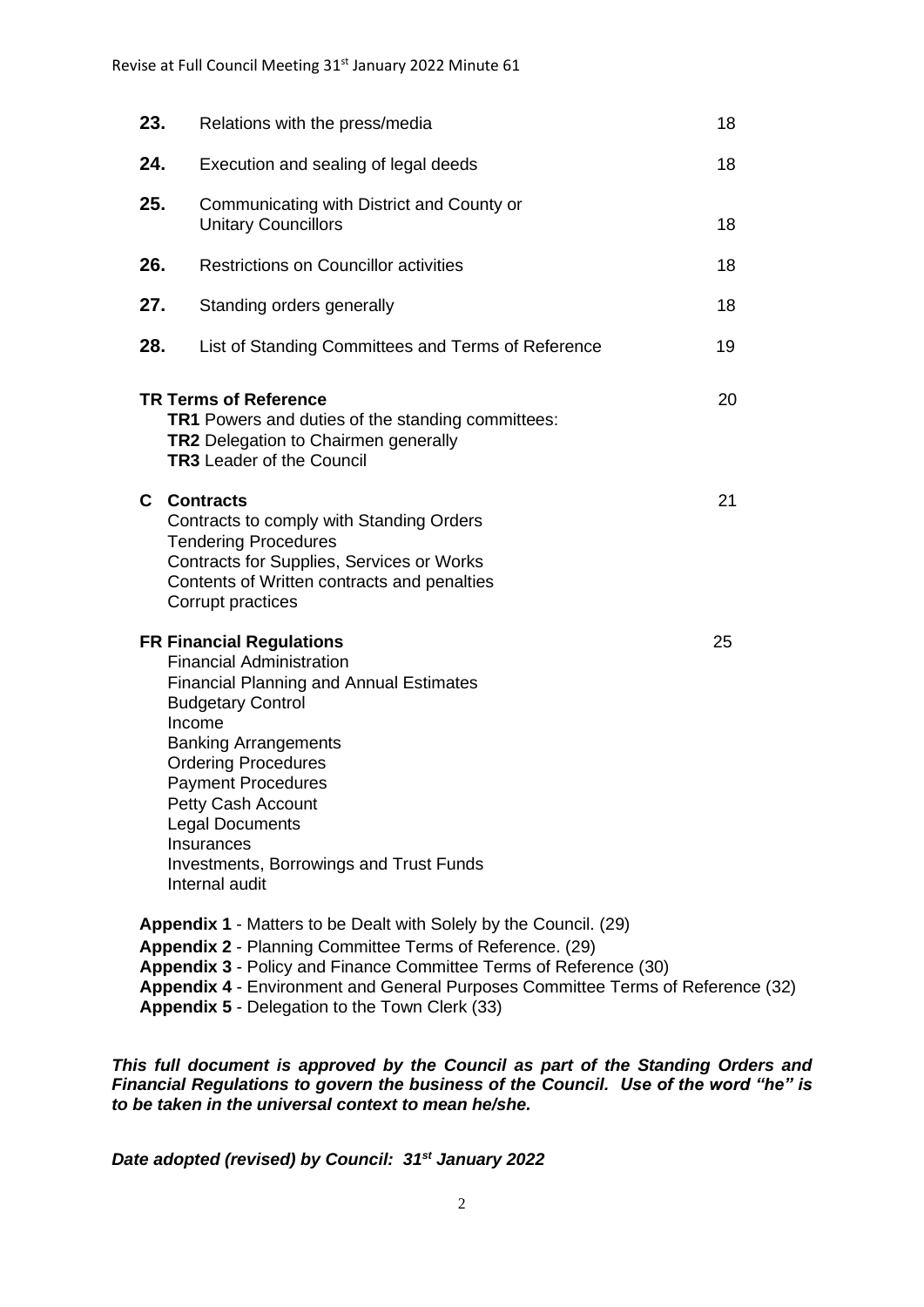# STANDING ORDERS

# 1. Meetings of the Council

- a Meetings of Council and Standing Committees shall take place at The Town Hall, 40 Boltron Road, unless otherwise stated meetings will start at 7.30pm. Notice of the dates, specifi venue and time will be posted in advance on the Councils notice board on Boltro Road. Notices may also be posted on the council's website and neighbourhood community notice boards. Meetings shall not take place in premises which at the time of the meeting are used for the supply of alcohol, unless no other premises are available free of charge or at a reasonable cost.
- b The minimum three clear days for notice of a meeting does not include the day on which notice was issued, the day of the meeting, a Sunday, a day of the Christmas break, a day of the Easter break or of a bank holiday or a day appointed for public thanksgiving or mourning.
- c Council and Standing Committee Meetings shall be open to the public unless their presence is prejudicial to the public interest by reason of the confidential nature of the business to be transacted or for other special reasons. The public's exclusion from part or all of a meeting shall be by a resolution which shall give reasons for the public's exclusion.
- d Members of the public may ask questions of the Chairman at meetings which they are entitled to attend, in respect of the business on the agenda.

(i) In respect of Planning Committee meetings, in accordance with the remaining provisions within the standing orders relating to public participation, members of the public may also make representations on the applications.

- *Representations to be made will be restricted to a maximum of four persons speaking for and or against the application.*
- *In the event of a large number of speakers indicating to speak on an application, the Chairman has the discretion to increase the number allowed to speak*
- e The period of time designated for public participation at a meeting in accordance with standing order 1(d) shall not exceed thirty minutes for Ordinary Council (excluding annual Council), and fifteen minutes for standing committee, unless suspension of this standing order is approved by motion. If there are not sufficient questions to fill the time allotted the Chairman may draw the item to close and move immediately to the business of the agenda. Public participation is not then permitted once the Chairman has moved in to the substantive agenda.
- f Subject to standing order 1(e), a member of the public shall speak once, not exceed three minutes, and will have no right of reply.
- g In accordance with standing order 1(d), a question shall not require a response at the meeting nor start a debate on the question. The Chairman of the meeting may direct that a written or oral response be given.
- h A person shall raise their hand when requesting to speak and stand when speaking\* (except when a person has a disability or is likely to suffer discomfort). The Chairman of the meeting may at any time permit a person to be seated when speaking. A member of the public should give their name and state his parish of residence when speaking for the minute. \**Standing is only required at meetings of the full Council, for Standing or Sub Committees the Councillor need only raise his hand to indicate he wishes to speak, but may remain seated.*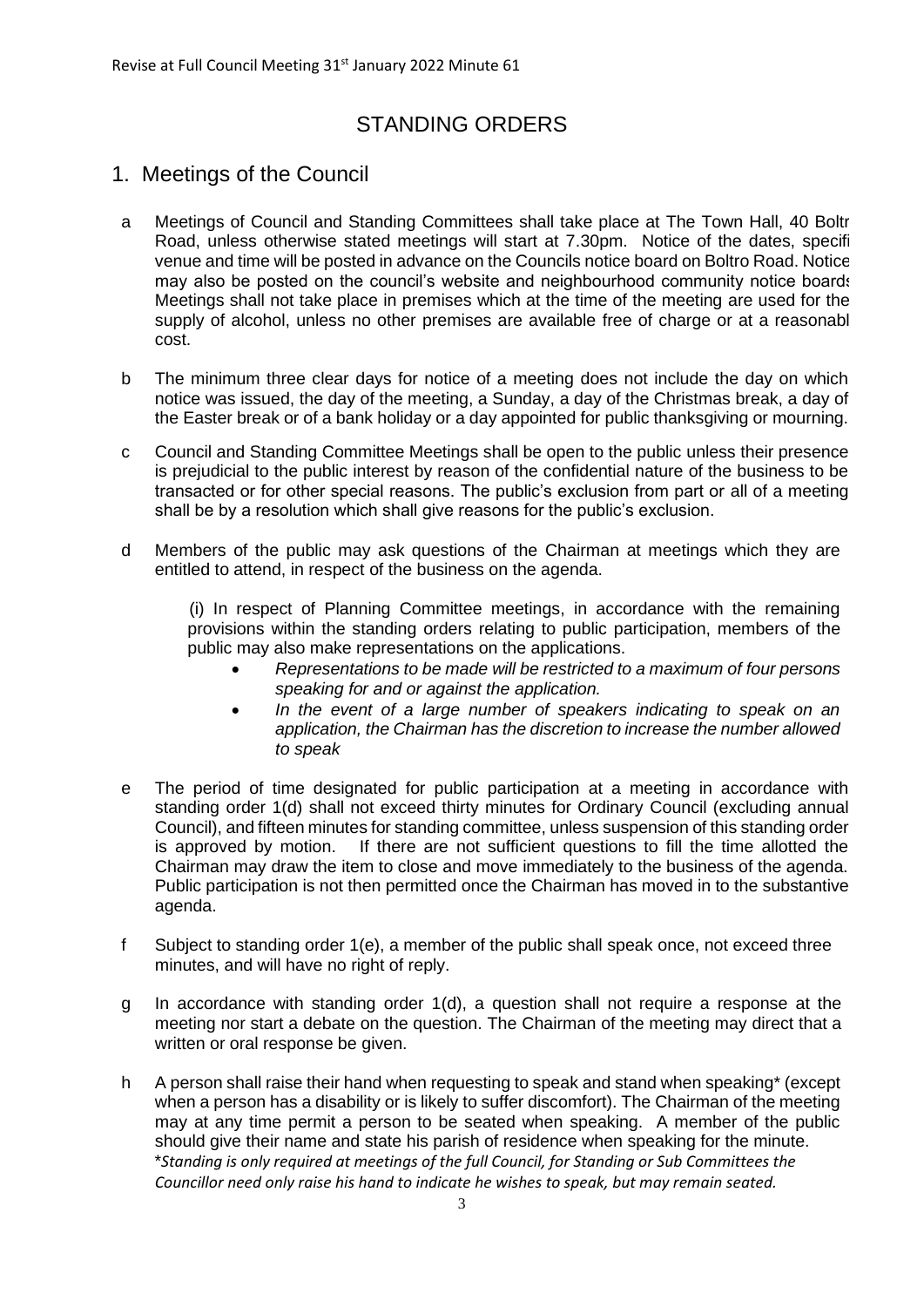- i A person who speaks at a meeting shall direct his comments to the Chairman of the meeting.
- *j* Only one person is permitted to speak at a time. If more than one person wants to speak, the Chairman of the meeting shall direct the order of speaking.
- k Council members may attend any Standing Committee or sub-committee meetings, however where a Councillor is not a member of the committee or sub-committee they may only speak at the meeting, by giving advance notice to the Chair of their attendance and the items they wish to speak upon. Non-Members will speak after the committee members are given the opportunity and the Chair is not obliged to allow the non-member to speak should the debate prove lengthy and time short to cover all matters on the agenda.
- l Photographing, recording, broadcasting or transmitting the proceedings of a meeting by any means is permitted in accordance with the Councils approved protocol which shall be displayed at the meeting.
- m The press shall be provided with reasonable facilities for the taking of their report of all or part of a meeting at which they are entitled to be present. The Council shall not be required to accommodate more than two representatives.
- n Subject to standing orders which indicate otherwise, anything authorised or required to be done by, to or before the Chairman of the Council may in his absence be done by, to or before the Vice-Chairman of the Council (if any).
- o The Town Mayor, if present, shall preside at a meeting of the Council as Chairman. If the Town Mayor is absent from a meeting, the Deputy Mayor, if present, shall preside. If both the Chairman and the Vice-Chairman are absent from a meeting, a Councillor as chosen by the Councillors present at the meeting shall preside at the meeting.
- p Subject to a meeting being quorate, all questions at a meeting shall be decided by a majority of the Councillors with voting rights present and voting.
- q The Chairman of a meeting may give an original vote on any matter put to the vote, and in the case of an equality of votes may exercise his casting vote whether or not he gave an original vote. *See standing orders 3(h) and (i) below for the different rules that apply in the election of*

*the Chairman of the Council at the annual meeting of the Council.*

- r Voting on a question shall be by a show of hands. At the request of a Councillor, the voting on any question shall be recorded so as to show whether each Councillor present and voting gives his vote for or against that question. Such a request shall be made before the vote is taken.
- s The minutes of a meeting shall include an accurate record of the following:
	- i. the time and place of the meeting;
	- ii. the names of Councillors present;
	- iii. the names of those who sent apologies for absence, along with the reason, if given.
	- iv. interests that have been declared by Councillors with voting rights;
	- v. whether a Councillor left the meeting when matters that they held interests in were being considered;
	- vi. if there was a public participation session; and
	- vii. the resolutions made.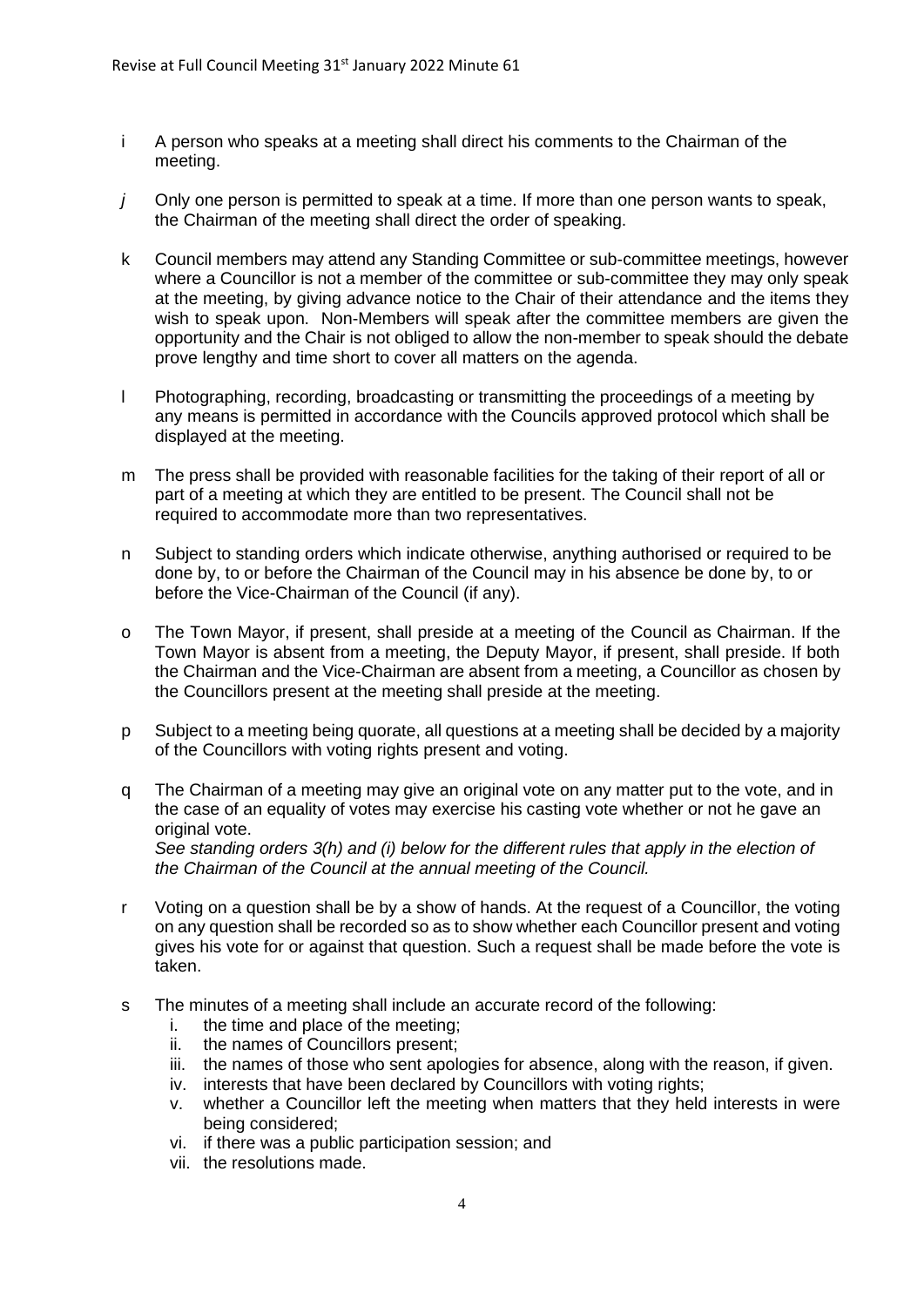- t A Councillor who has a disclosable pecuniary or prejudicial interest as set out in the Council's code of conduct in a matter being considered at a meeting, is required to leave the room for the discussion and not vote on that matter.
- u No business may be transacted at a Council meeting unless at least one-third of the whole number of members of the Council are present. If at the expiration of fifteen minutes after the time at which any meeting of the Council is appointed to be held, the Town Clerk after establishing the numbers present, announces that a quorum is not present then no meeting shall take place.

 (i) Quorum at a Committee or Working party will be half of the whole membership or 4 whichever is the greater.

- v If a meeting becomes inquorate, the Town Clerk will advise that fact to the Chairman who shall adjourn the meeting, those who are present and those who are absent will be entered in to the official minutes. The business on the agenda for the meeting shall be adjourned to another meeting.
- w A meeting shall not exceed a period of two hours.
- x The Business of Ordinary Meetings of the Council will be;
	- i. To choose the person to preside if the Town Mayor or Deputy Mayor is not present
	- ii. To deal with any business required by statute to be done before any other business
	- iii. To approve as a correct record, the minutes of the last meeting of the Council.
	- iv. To receive Member's declarations of interest
	- v. Mayors Announcements
	- vi. To dispose of any business (if any) remaining from the last meeting
	- vii. To receive and consider any reports (or minutes) from standing committees
	- viii. To authorise the sealing of documents, so far as the Council's authority is required by statute or these standing orders.
	- ix. To consider notices of motions in the order that they have been received

The Chairman may vary the order of business on the agenda for matters iii-x if in his view the matter is of special urgency to demand higher precedence.

# 2. Committees and sub-committees

- a Unless the Council determines otherwise, a committee may appoint a sub-committee or working party whose terms of reference and members shall be determined by the committee.
- b The members of a sub-committee or working group may include non-Councillors unless the sub-committee/working group regulates and controls the finances of the Council.
- c Non-Councillor members of subcommittees or working groups will not have voting rights.
- d Unless the Council determines otherwise, all the members of an advisory committee and a sub-committee of the advisory committee may be non-Councillors.
- e Working parties will:
	- a. be discharged once their terms of reference have been completed
	- b. refer all recommendations to their parent committee before they have effect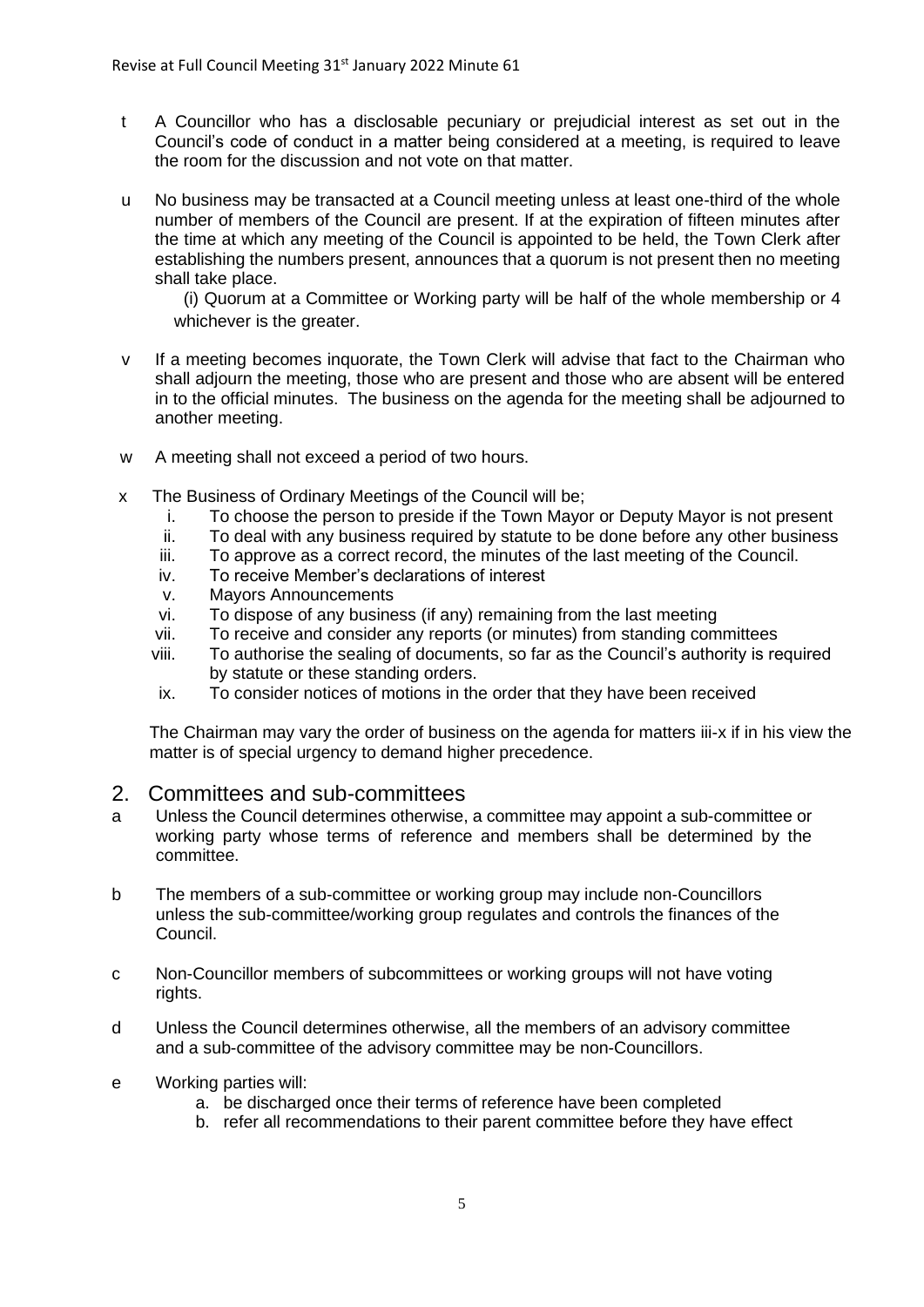- f The Council may appoint standing committees or other committees as may be necessary, and:
	- i. Shall determine their terms of reference;
	- ii. Shall determine the number and time of the ordinary meetings of a standing committee up until the date of the next annual meeting of full Council;
	- iii. Shall permit a committee, other than in respect of the ordinary meetings of a committee, to determine the number and time of its meetings;
	- iv. Shall, after it has appointed the members of a standing committee, appoint the Chairman of the standing committee;
	- v. Shall permit a committee other than a standing committee, to appoint its own Chairman at the first meeting of the committee;
	- vi. Shall determine the place, notice requirements and quorum for a meeting of a committee and a sub-committee which shall be no less than three;
	- vii. Shall determine if the public may participate at a meeting of a committee;
	- viii. Shall determine if the public and press are permitted to attend the meetings of a sub-committee and also the advance public notice requirements, if any, required for the meetings of a sub-committee;
	- ix. Shall determine if the public may participate at a meeting of a sub-committee that they are permitted to attend; and
	- x. May dissolve a committee.

# 3. Ordinary Council meetings

- a In an election year, the annual meeting of the Council shall be held on or within 14 days following the day on which the new Councillors elected take office.
- b In a year which is not an election year, the annual meeting of a Council shall be held on the second Monday in May.
- c In addition to the annual meeting of the Council, at least five other ordinary meetings shall be held in each year in January, March, July, September and November.
- d The first business conducted at the annual meeting of the Council shall be the election of the Chairman (Town Mayor) and Vice-Chairman (Deputy Town Mayor) of the Council.
- e The Town Mayor, unless he has resigned or becomes disqualified, shall continue in office and preside at the annual meeting until his successor is elected at the next annual meeting of the Council.
- f The Deputy Mayor of the Council, if any, unless he resigns or becomes disqualified, shall hold office until immediately after the election of the Chairman (Town Mayor) of the Council at the next annual meeting of the Council.
- g In an election year, if the current Chairman of the Council has not been re-elected as a member of the Council, he shall preside at the meeting until a successor Chairman of the Council has been elected. The current Chairman of the Council shall not have an original vote in respect of the election of the new Chairman of the Council but must give a casting vote in the case of an equality of votes.
- h In an election year, if the current Chairman of the Council has been re-elected as a member of the Council, he shall preside at the meeting until a new Chairman of the Council has been elected. He may exercise an original vote in respect of the election of the new Chairman of the Council and must give a casting vote in the case of an equality of votes.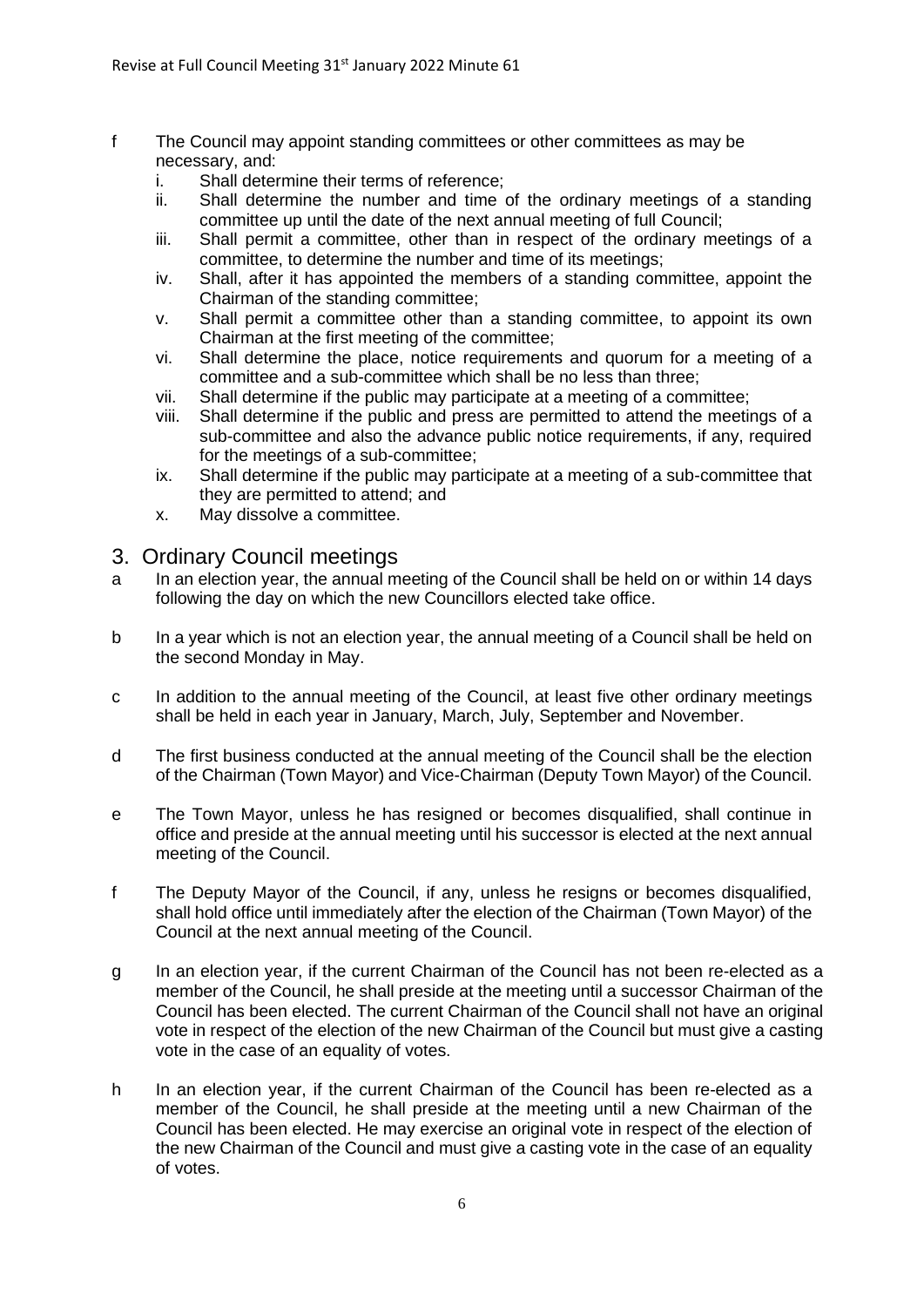- i Following the election of the Chairman of the Council and Vice-Chairman (if any) of the Council at the annual meeting of the Council, the business of the annual meeting shall include:
	- i. In an election year, delivery by the Chairman of the Council and Councillors of their acceptance of office forms unless the Council resolves for this to be done at a later date. In a year which is not an election year, delivery by the Chairman of the Council of his acceptance of office form unless the Council resolves for this to be done at a later date;
	- ii. Confirmation of the accuracy of the minutes of the last meeting of the Council;
	- iii. Receipt of the minutes of the last meeting of a committee;
	- iv. Review of delegation arrangements to committees, sub-committees, staff and other local authorities;
	- v. Appointment of members to existing committees;
	- vi. Appointment of any new committees in accordance with standing order 2 above;
	- vii. Review of representation on or work with external bodies and arrangements for reporting back;
	- viii. In an election year, to make arrangements with a view to the Council remaining eligible to exercise the general power of competence;
	- ix. Determining the time and place of ordinary meetings of the full Council up to and including the next annual meeting of full Council.

# 4. Extraordinary meetings of the Council and committees and subcommittees

- a The Chairman of the Council may convene an extraordinary meeting of the Council at any time, giving appropriate notice.
- b If the Chairman of the Council does not or refuses to call an extraordinary meeting of the Council within seven days of having been requested in writing to do so by two Councillors, any two Councillors may convene an extraordinary meeting of the Council. The public notice giving the time, place and agenda for such a meeting must be signed by the two Councillors.
- c The Chairman of a committee [or a sub-committee] may convene an extraordinary meeting of the committee [or the sub-committee] at any time, giving appropriate notice of at least seven clear days.
- d If the Chairman of a committee [or a sub-committee] does not or refuses to call an extraordinary meeting within seven days of having been requested by to do so by two members of the committee [or the sub-committee], any two members of the committee [and the sub-committee] may convene an extraordinary meeting of a committee [and a sub-committee].

# 5. Rules of debate at meetings

- a Motions on the agenda shall be considered in the order that they appear unless the order is changed at the discretion of the Chairman of the meeting.
- b A motion (including an amendment) shall not be progressed unless it has been moved and seconded.
- c A motion on the agenda that is not moved by its proposer may be treated by the Chairman of the meeting as withdrawn.
- d If a motion (including an amendment) has been seconded, it may be withdrawn by the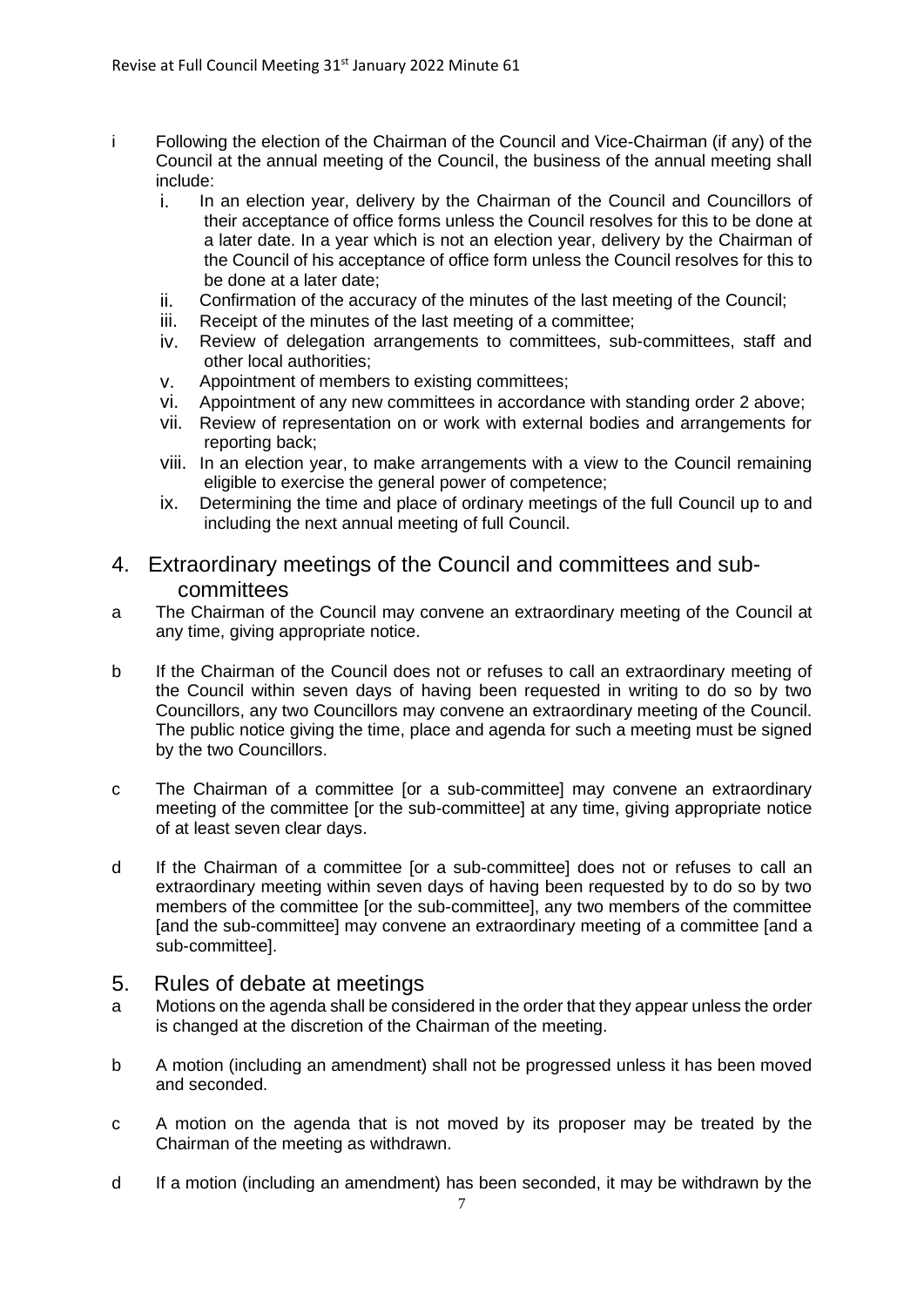proposer only with the consent of the seconder and the meeting.

- e An amendment is a proposal to remove or add words to a motion. It shall not negate the motion.
- f If an amendment to the original motion is carried, the original motion (as amended) becomes the substantive motion upon which further amendment(s) may be moved.
- g An amendment shall not be considered unless early verbal notice of it is given at the meeting and, if requested by the Chairman of the meeting, is expressed in writing to the Chairman.
- h A Councillor may move an amendment to his own motion if agreed by the meeting. If a motion has already been seconded, the amendment shall be with the consent of the seconder and the meeting.
- i If there is more than one amendment to an original or substantive motion, the amendments shall be moved in the order directed by the Chairman.
- j Subject to standing order 1(k) below, only one amendment shall be moved and debated at a time, the order of which shall be directed by the Chairman of the meeting.
- k One or more amendments may be discussed together if the Chairman of the meeting considers this expedient but each amendment shall be voted upon separately.
- l A Councillor may not move more than one amendment to an original or substantive motion.
- m The mover of an amendment has no right of reply at the end of debate on it.
- n Where a series of amendments to an original motion are carried, the mover of the original motion shall have a right of reply either at the end of debate of the first amendment or at the very end of debate on the final substantive motion immediately before it is put to the vote.
- o Unless permitted by the Chairman of the meeting, a Councillor may speak once in the debate on a motion except:
	- i. To speak on an amendment moved by another Councillor;
	- ii. To move or speak on another amendment if the motion has been amended since he last spoke;
	- iii. To make a point of order;
	- iv. To give a personal explanation; or
	- v. In exercise of a right of reply.
- p During the debate of a motion, a Councillor may interrupt only on a point of order or a personal explanation and the Councillor who was interrupted shall stop speaking. A Councillor raising a point of order shall identify the standing order which he considers has been breached or specify the other irregularity in the proceedings of the meeting he is concerned by.
- q A point of order shall be decided by the Chairman of the meeting and his decision shall be final.
- r When a motion is under debate, no other motion shall be moved except:
	- i. To amend the motion;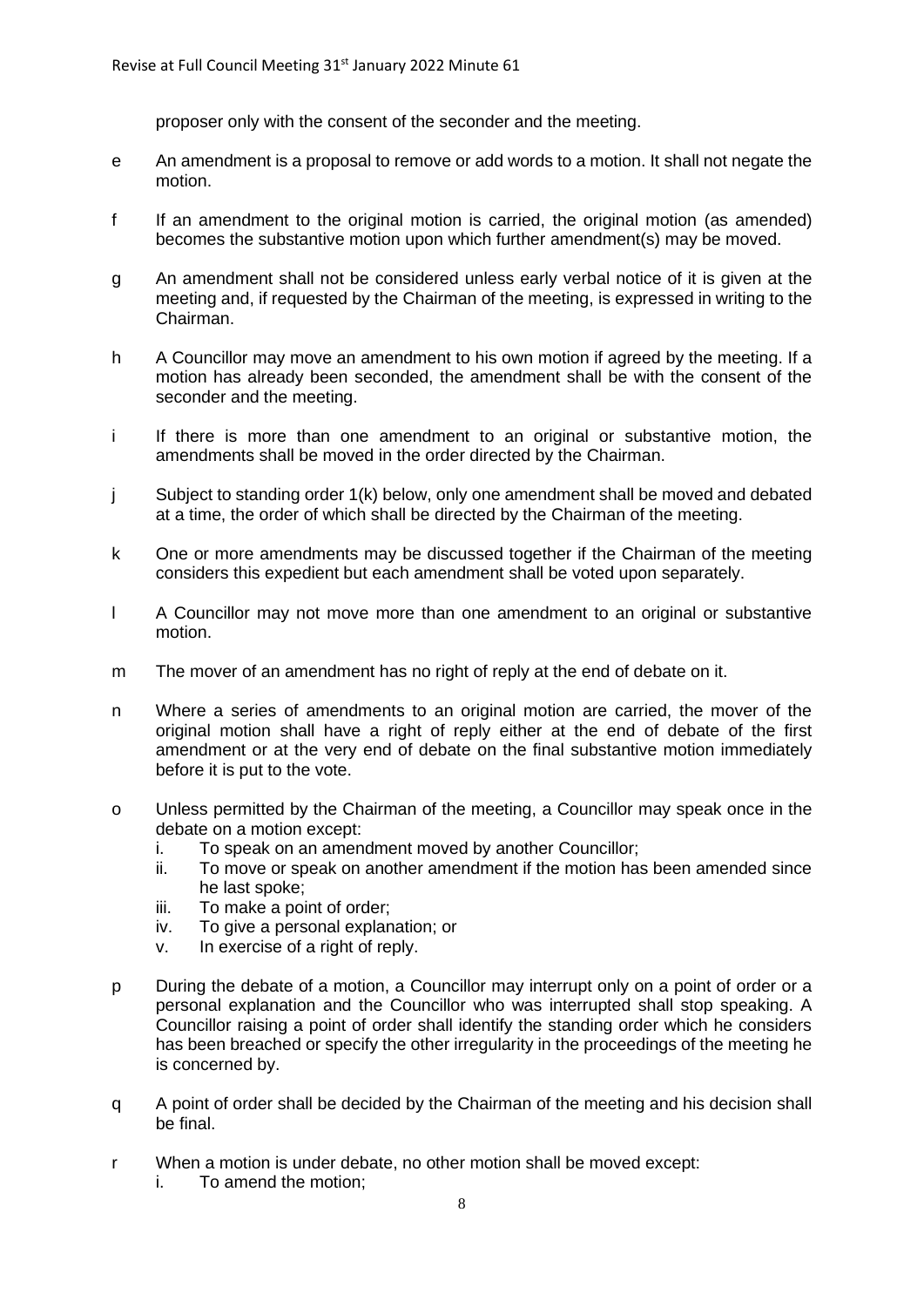- ii. To proceed to the next business;
- iii. To adjourn the debate;
- iv. To put the motion to a vote;
- v. To ask a person to be no longer heard or to leave the meeting;
- vi. To refer a motion to a committee or sub-committee for consideration;
- vii. To exclude the public and press;
- viii. To adjourn the meeting; or
- ix. To suspend particular standing order(s) excepting those which reflect mandatory statutory requirements.
- s Before an original or substantive motion is put to the vote, the Chairman of the meeting shall be satisfied that the motion has been sufficiently debated and that the mover of the motion under debate has exercised or waived his right of reply.
- t Excluding motions moved understanding order  $4(r)$  above, the contributions or speeches by a Councillor shall relate only to the motion under discussion and shall not exceed five minutes without the consent of the Chairman of the meeting.

# 6. Disorderly conduct at meetings

- a No person shall obstruct the transaction of business at a meeting or behave offensively or improperly. If this standing order is ignored, the Chairman of the meeting shall request such person(s) to moderate or improve their conduct.
- b If the Chairman feels it necessary, to retain order, that he rises to his feet during a debate, the speaker will stop speaking and retake his seat.
- c If person(s) disregards the request of the Chairman of the meeting to moderate or improve their conduct, any Councillor or the Chairman of the meeting may move that the person be no longer heard or excluded from the meeting. The motion, if seconded, shall be put to the vote without discussion.
- d If a resolution made under standing order 5(b) is ignored, the Chairman of the meeting may take further reasonable steps to restore order or to progress the meeting. This may include temporarily suspending or closing the meeting.

# 7. Previous resolutions

- a A resolution shall not be reversed within six months except either by a special motion, which requires written notice by at least seven Councillors to be given to the Proper Officer in accordance with standing order 9 below. This standing order shall not apply to motions moved in pursuance of the report or recommendation of a committee, nor to a motion to rescind any resolution merely postponing consideration of a matter.
- b When a motion moved pursuant to standing order 7(a) above has been disposed of, no similar motion may be moved within a further six months.

# 8. Voting on appointments

Where more than two persons have been nominated for a position to be filled by the Council and none of those persons has received an absolute majority of votes in their favour, the name of the person having the least number of votes shall be struck off the list and a fresh vote taken. This process shall continue until a majority of votes is given in favour of one person. A tie in votes may be settled by the casting vote exercisable by the Chairman of the meeting.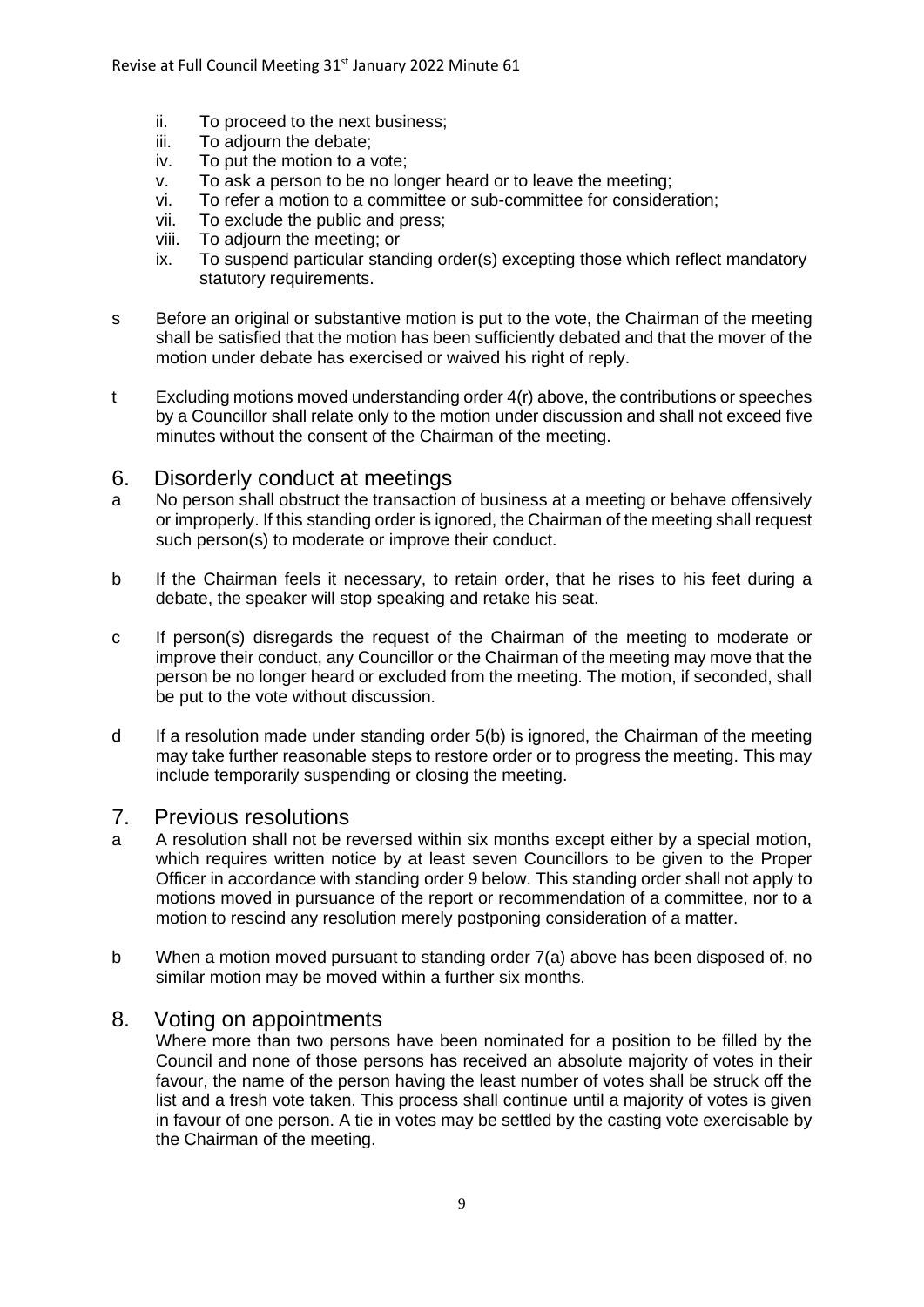- 9. Motions for a meeting that require written notice to be given to the Proper Officer
- a A motion shall relate to the responsibilities of the meeting which it is tabled for and in any event shall relate to the performance of the Council's statutory functions, powers and obligations or an issue which specifically affects the Council's area or its residents.
- b No motion may be moved at a meeting unless it is on the agenda and the mover has given written notice of its wording to the Proper Officer at least seven clear days before the meeting. Clear days do not include the day of the notice or the day of the meeting.
- c The Proper Officer may, before including a motion on the agenda received in accordance with standing order 9(b) above, correct obvious grammatical or typographical errors in the wording of the motion.
- d If the Proper Officer considers the wording of a motion received in accordance with standing order 9(b) above is not clear in meaning, the motion shall be rejected until the mover of the motion resubmits it in writing to the Proper Officer so that it can be understood at least five clear days before the meeting.
- e If the wording or subject of a proposed motion is considered improper, the Proper Officer shall consult with the Chairman of the forthcoming meeting or, as the case may be, the Councillors who have convened the meeting, to consider whether the motion shall be included in the agenda or rejected.
- f Subject to standing order 9(e) above, the decision of the Proper Officer as to whether or not to include the motion on the agenda shall be final.
- g Motions received shall be recorded in a book for that purpose and numbered in the order that they are received.
- h Motions rejected shall be recorded in a book for that purpose with an explanation by the Proper Officer for their rejection.

#### 10. Motions at a meeting that do not require written notice The following motions may be moved at a meeting without written notice to the Proper Officer;

- i. To correct an inaccuracy in the draft minutes of a meeting;
- ii. To move to a vote;
- iii. To defer consideration of a motion;
- iv. To refer a motion to a particular committee or sub-committee;
- v. To amend a motion
- vi. To grant leave to withdraw the motion
- vii. To appoint a person to preside at a meeting;
- viii. To change the order of business on the agenda;
- ix. To proceed to the next business on the agenda;
- x. To require a written report;
- xi. To appoint a committee or sub-committee and their members;
- xii. To extend the time limits for speaking;
- xiii. To exclude the press and public from a meeting in respect of confidential or sensitive information which is prejudicial to the public interest;
- xiv. To not hear further from a Councillor or a member of the public;
- xv. To exclude a Councillor or member of the public for disorderly conduct;
- xvi. To temporarily suspend the meeting;
- xvii. To suspend a particular standing order (unless it reflects mandatory statutory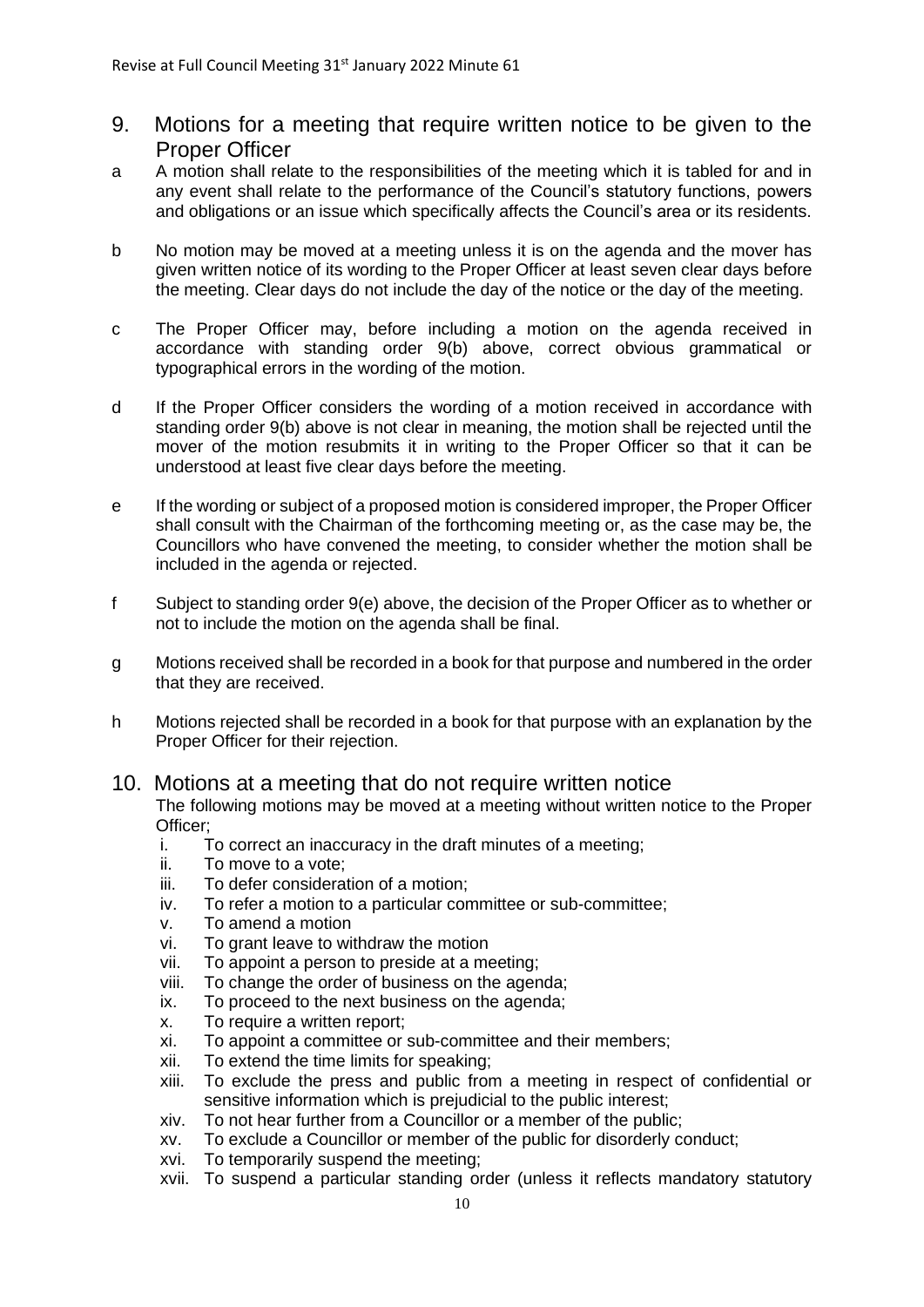requirements); xviii. To adjourn the meeting; or xix. To close a meeting.

- 11. Handling confidential or sensitive information See also standing order 20.
- a) The Council shall have in place and keep under review, technical and organisational measures to keep secure information (including personal data) which it holds in paper and electronic form. Such arrangements shall include deciding who has access to personal data and encryption of personal data.
- b) The Council shall have in place, and keep under review, policies for the retention and safe destruction of all information (including personal data) which it holds in paper and electronic form. The Council's retention policy shall confirm the period for which information (including personal data) shall be retained or if this is not possible the criteria used to determine that period (e.g. the Limitation Act 1980).
- c) The agenda, papers that support the agenda and the minutes of a meeting shall not disclose or otherwise undermine confidential or sensitive information which for special reasons would not be in the public interest.
- d) Councillors and staff shall not disclose confidential or sensitive information which for special reasons would not be in the public interest and without legal justification.

# 12 Draft minutes

- a) If the draft minutes of a preceding meeting have been served on Councillors with the agenda to attend the meeting at which they are due to be approved for accuracy, they shall be taken as read.
- b) There shall be no discussion about the draft minutes of a preceding meeting except in relation to their accuracy. A motion to correct an inaccuracy in the draft minutes shall be moved in accordance with standing order 10(a)(i) above.
- c) The accuracy of draft minutes, including any amendment(s) made to them, shall be confirmed by resolution and shall be signed by the Chairman of the meeting and stand as an accurate record of the meeting to which the minutes relate.
- d) If the Chairman of the meeting does not consider the minutes to be an accurate record of the meeting to which they relate, he shall sign the minutes and include a paragraph in the following terms or to the same effect:

"The Chairman of this meeting does not believe that the minutes of the meeting of the ( xxx ) held on [date] in respect of ( xxx ) were a correct record but his view was not upheld by the meeting and the minutes are confirmed as an accurate record of the proceedings."

- e) If the Council's gross annual income or expenditure (whichever is higher) does not exceed £250, it shall publish draft minutes on a website which is publicly and free of charge not later than one month after the meeting.
- f) Upon a resolution which confirms the accuracy of the minutes of a meeting, the draft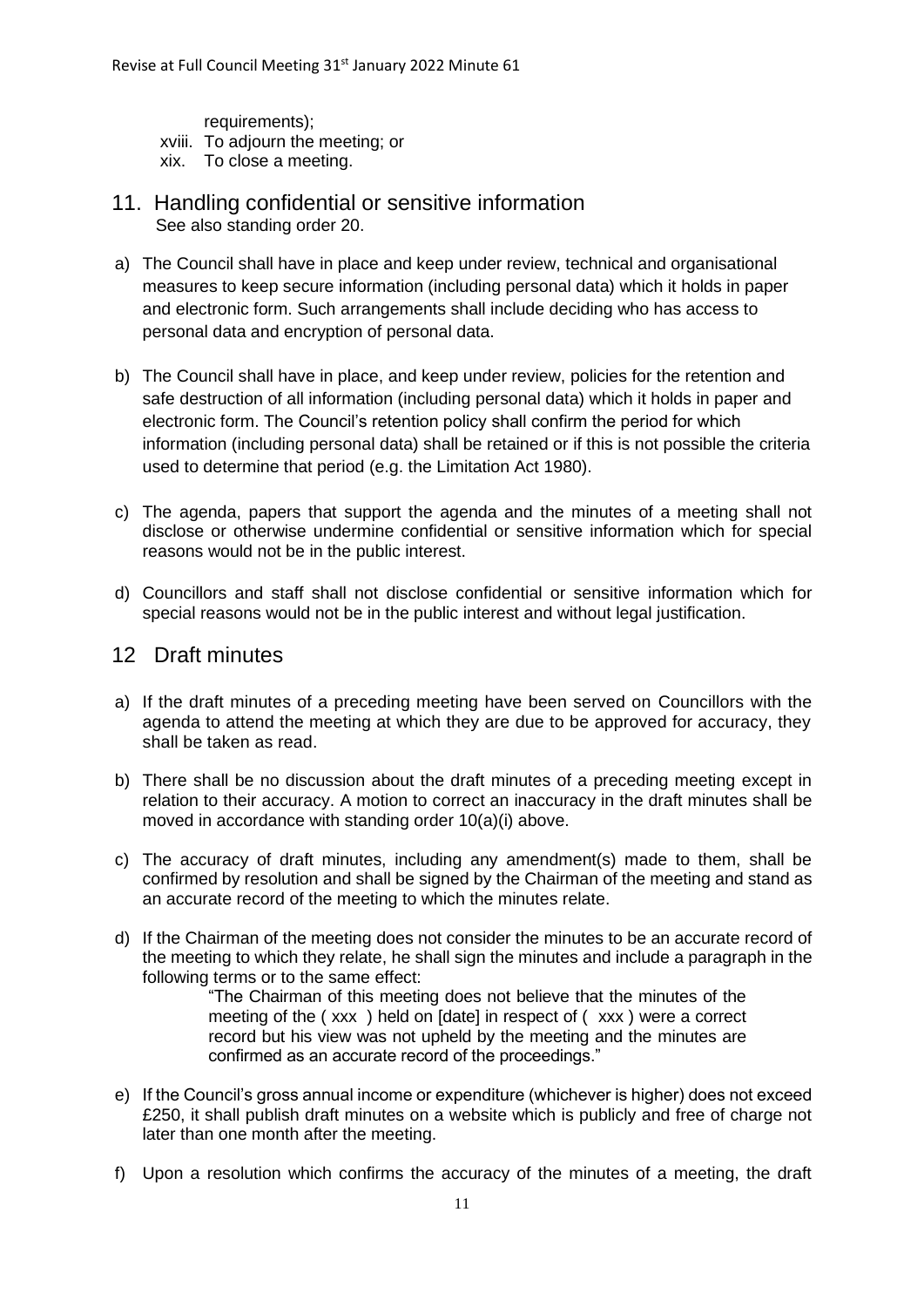minutes or recordings of the meeting for which approved minutes exist shall be destroyed.

# 13. Code of conduct and dispensations

- a All Councillors and non-Councillors shall observe the code of conduct adopted by the Council.
- b Unless he has been granted a dispensation, a Councillor or non-Councillor shall withdraw from a meeting when it is considering a matter in which he has a disclosable pecuniary interest *or* another interest if so required by the Council's code of conduct. He may return to the meeting after it has considered the matter in which he had the interest.
- c Dispensation requests shall be in writing and submitted to the Proper Officer as soon as possible before the meeting, or failing that, at the start of the meeting for which the dispensation is required.
- d A decision as to whether to grant a dispensation shall be made by the Proper Officer and that decision is final.
- e A dispensation request shall confirm:
- i. The description and the nature of the disclosable pecuniary interest or other interest to which the request for the dispensation relates;
- ii. Whether the dispensation is required to participate at a meeting in a discussion only or a discussion and a vote;
- iii. The date of the meeting or the period (not exceeding four years) for which the dispensation is sought; and
- iv. An explanation as to why the dispensation is sought.
- f Subject to standing orders 13(c) and (e) above, dispensations requests shall be considered by the Proper Officer before the meeting or, if this is not possible, at the start of the meeting for which the dispensation is required.
- g A dispensation may be granted in accordance with standing order 13(e) above if having regard to all relevant circumstances the following applies:
	- i. Without the dispensation the number of persons prohibited from participating in the particular business would be so great a proportion of the meeting transacting the business as to impede the transaction of the business or
	- ii. Granting the dispensation is in the interests of persons living in the Council's area or
	- iii. It is otherwise appropriate to grant a dispensation.
- h. A dispensation may be granted in accordance with standing order 13(e) if having regard to all relevant circumstances any of the following apply:
	- i. without the dispensation the number of persons prohibited from participating in the particular business would be so great a proportion of the meeting transacting the business as to impede the transaction of the business;
	- ii. granting the dispensation is in the interests of persons living in the Council's area; or
	- iii. it is otherwise appropriate to grant a dispensation.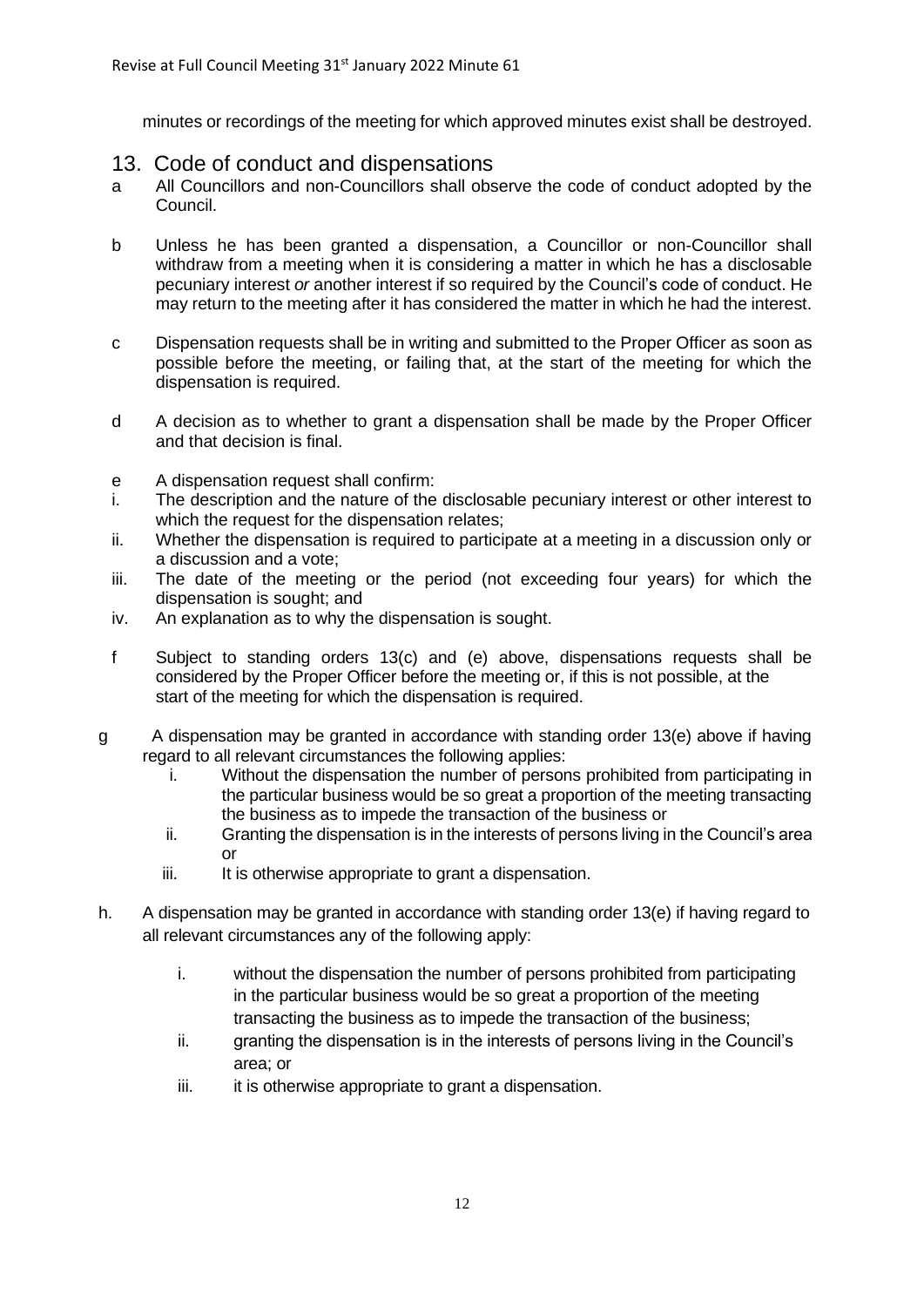# 14. Code of conduct complaints

- a Upon notification by Mid Sussex District Council that it is dealing with a complaint that a Councillor has breached the Council's code of conduct, the Proper Officer shall, subject to standing order 11, report this to both the Chairman and Leader of the Council.
- b Where the notification in standing order 14(a) relates to a complaint made by the Proper Officer, the Proper Officer shall notify the Chairman and Leader of Council of this fact, and the Chairman shall nominate another staff member to assume the duties of the Proper Officer in relation to the complaint until it has been determined what action, if any, to take.
- c The Council may;
	- i. Provide information or evidence where such disclosure is necessary to investigate the complaint or is a legal requirement.
	- ii.Seek information relevant to the complaint from the person or body with statutory responsibility for investigation into the matter.
- d Upon notification by Mid Sussex District Council that a Councillor or non-councillor with voting rights has breached the Council's code of conduct, the Council shall consider what, if any action to take against the person. Such action excludes disqualification or suspension from office.

# 15. Proper Officer

- a The Proper Officer shall be either (i) the clerk or (ii) other staff member(s) nominated by the Council to undertake the work of the Proper Officer when the Proper Officer is absent.
- b The Proper Officer shall:
	- i. at least three clear days before a meeting of the council, a committee or a subcommittee,
		- serve on councillors by delivery or post at their residences or by email authenticated in such manner as the Proper Officer thinks fit, a signed summons confirming the time, place and the agenda (provided the councillor has consented to service by email), and
		- Provide, in a conspicuous place, public notice of the time, place and agenda (provided that the public notice with agenda of an extraordinary meeting of the Council convened by councillors is signed by them).

*See standing order 3(b) for the meaning of clear days for a meeting of a full council and standing order 3(c) for the meaning of clear days for a meeting of a committee;*

- ii. subject to standing order 9, include on the agenda all motions in the order received unless a councillor has given written notice at least ( ) days before the meeting confirming his withdrawal of it;
- iii. convene a meeting of the Council for the election of a new Chairman of the Council, occasioned by a casual vacancy in his office;
- iv. facilitate inspection of the minute book by local government electors;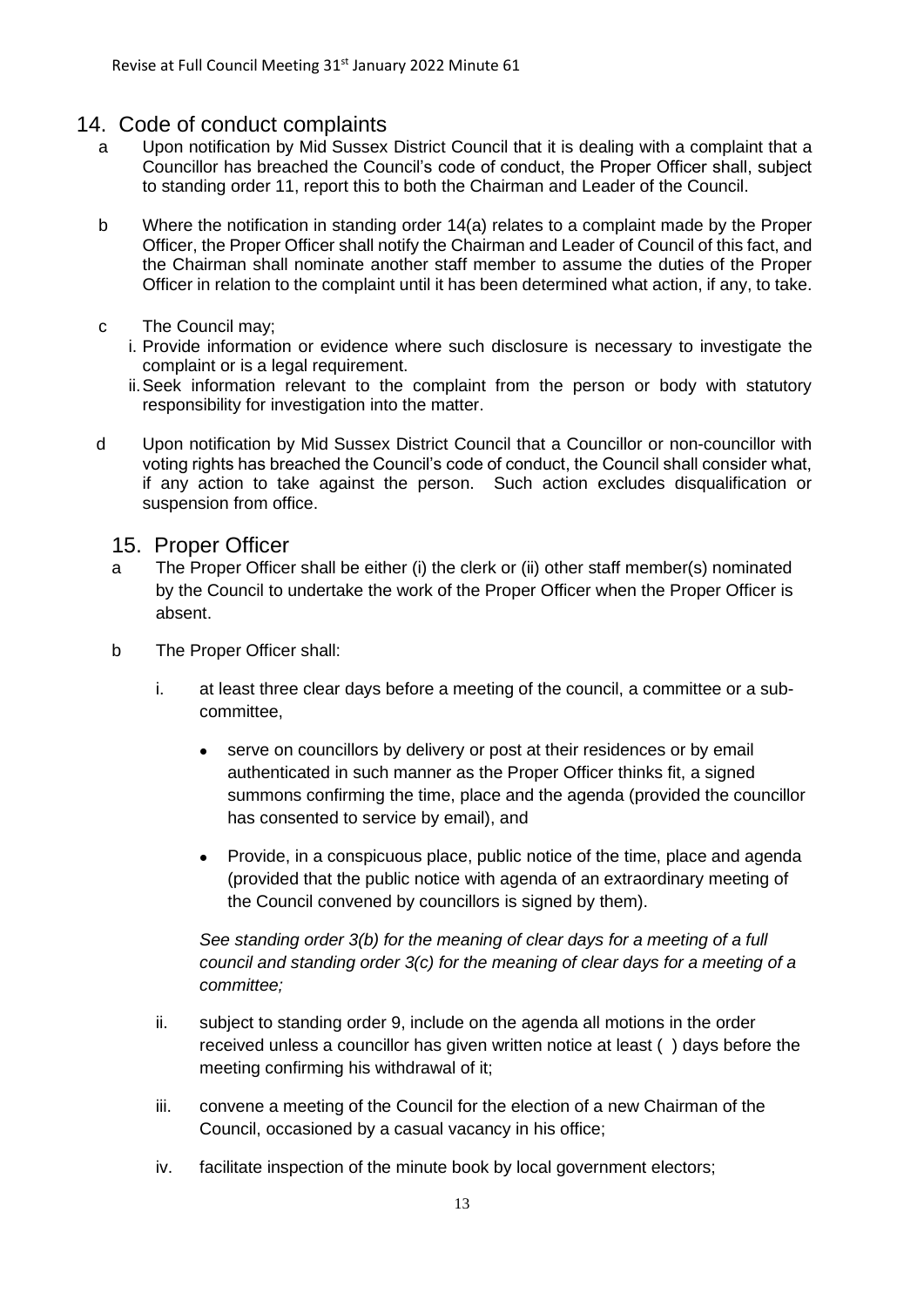- v. receive and retain copies of byelaws made by other local authorities;
- vi. hold acceptance of office forms from councillors;
- vii. hold a copy of every councillor's register of interests;
- viii. assist with responding to requests made under freedom of information legislation and rights exercisable under data protection legislation, in accordance with the Council's relevant policies and procedures;
- ix. liaise, as appropriate, with the Council's Data Protection Officer (if there is one);
- x. receive and send general correspondence and notices on behalf of the Council except where there is a resolution to the contrary;
- xi. assist in the organisation of, storage of, access to, security of and destruction of information held by the Council in paper and electronic form subject to the requirements of data protection and freedom of information legislation and other legitimate requirements (e.g. the Limitation Act 1980);
- xii. arrange for legal deeds to be executed; (*see also standing order 23);*
- xiii. arrange or manage the prompt authorisation, approval, and instruction regarding any payments to be made by the Council in accordance with its financial regulations;
- xiv. record every planning application notified to the Council and the Council's response to the local planning authority in a book for such purpose;
- xv. refer a planning application received by the Council to the Chairman or in his absence the Vice-Chairman (if there is one) of the planning committee within two working days of receipt to facilitate an extraordinary meeting if the nature of a planning application requires consideration before the next ordinary meeting of the committee;
- xvi. manage access to information about the Council via the publication scheme; and
- xvii. retain custody of the seal of the Council (if there is one) which shall not be used without a resolution to that effect. (s*ee also standing order 24).*

# 16. Responsible Financial Officer

The Council shall appoint appropriate staff member(s) to undertake the work of the Responsible Financial Officer when the Responsible Financial Officer is absent.

# 17 Accounts and accounting statements

a "Proper practices" in standing orders refer to the most recent version of Governance and Accountability for Local Councils – a Practitioners' Guide (England)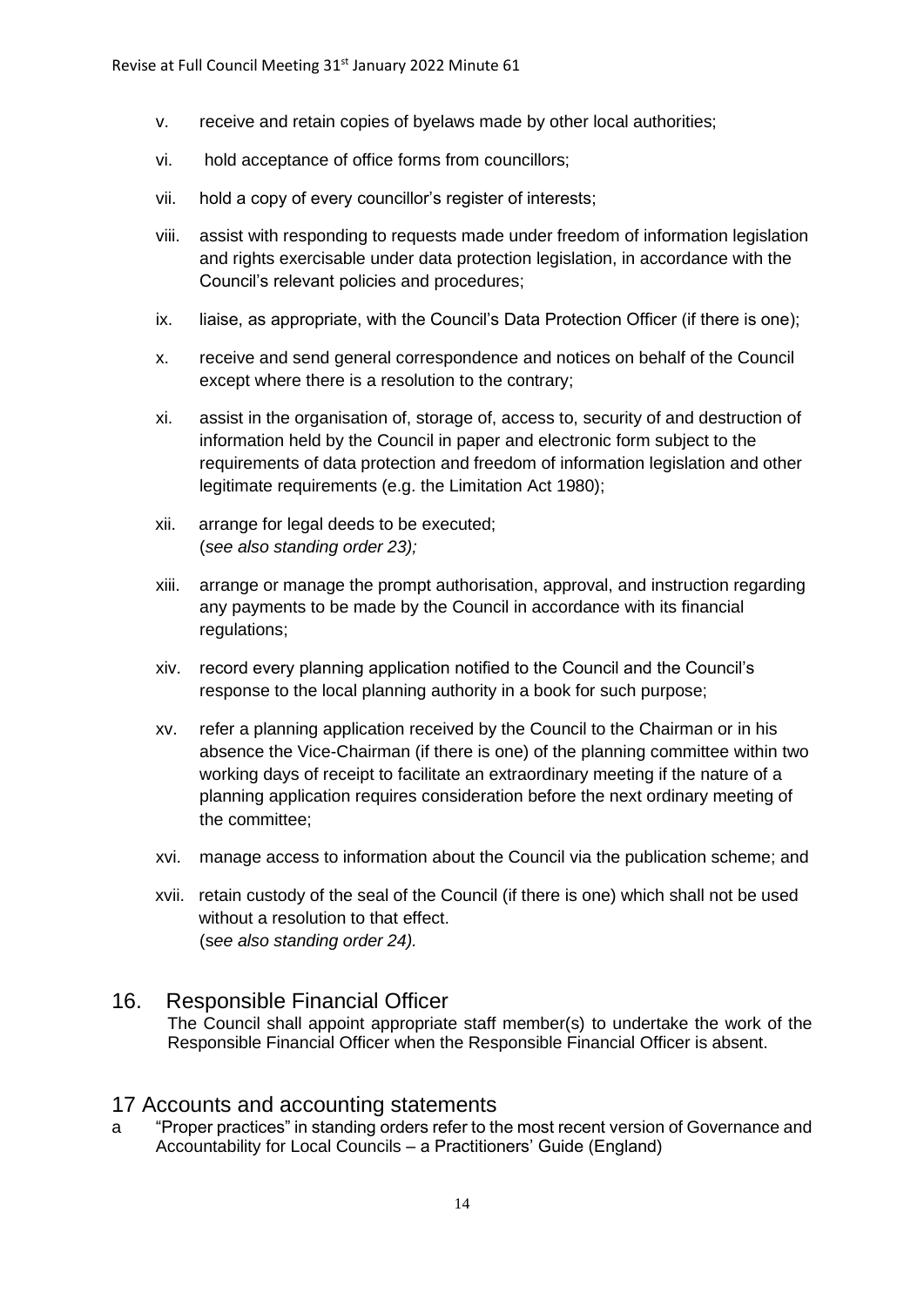- b All payments by the Council shall be authorised, approved and paid in accordance with the law, proper practices and the Council's financial regulations.
- c The Responsible Financial Officer shall supply via the Policy and Finance committee, in, June, September, November, January and March in each year a statement to summarise:
	- (i) The Council's receipts and payments for each quarter;
	- (ii) The Council's aggregate receipts and payments for the year to date;
	- (iii) The balances held at the end of the quarter being reported and which highlights any actual or potential overspend.
- d Before the June Policy and Finance Committee, the Responsible Financial Officer shall provide:
	- i. Each Councillor with a statement summarising the Council's receipts and payments for the last quarter and the year to date for information; and
	- ii. To the full Council/ Policy and Finance Committee the accounting statements for the year in the form of Section 1 of the annual return, as required by proper practices, for consideration and approval.
- e The year-end accounting statements shall be prepared in accordance with proper practices and applying the form of accounts determined by the Council (receipts and payments, or income and expenditure) for a year to 31 March. The annual return of the Council, which is subject to external audit, including the annual governance statement, shall be presented to Council/ Policy and Finance Committee for consideration and formal approval before 30 June.
- 18 Financial controls and procurement
- a. The Council shall consider and approve financial regulations drawn up by the Responsible Financial Officer, which shall include detailed arrangements in respect of the following:
	- i. the keeping of accounting records and systems of internal controls;
	- ii. the assessment and management of financial risks faced by the Council;
	- iii. the work of the independent internal auditor in accordance with proper practices and the receipt of regular reports from the internal auditor, which shall be required at least annually;
	- iv. the inspection and copying by councillors and local electors of the Council's accounts and/or orders of payments; and
	- v. whether contracts with an estimated value below £25,000 due to special circumstances are exempt from a tendering process or procurement exercise.
- b. Financial regulations shall be reviewed regularly and at least annually for fitness of purpose.
- c. A public contract regulated by the Public Contracts Regulations 2015 with an estimated value in excess of £25,000 but less than the relevant thresholds in standing order 18(f) is subject to Regulations 109-114 of the Public Contracts Regulations 2015 which include a requirement on the Council to advertise the contract opportunity on the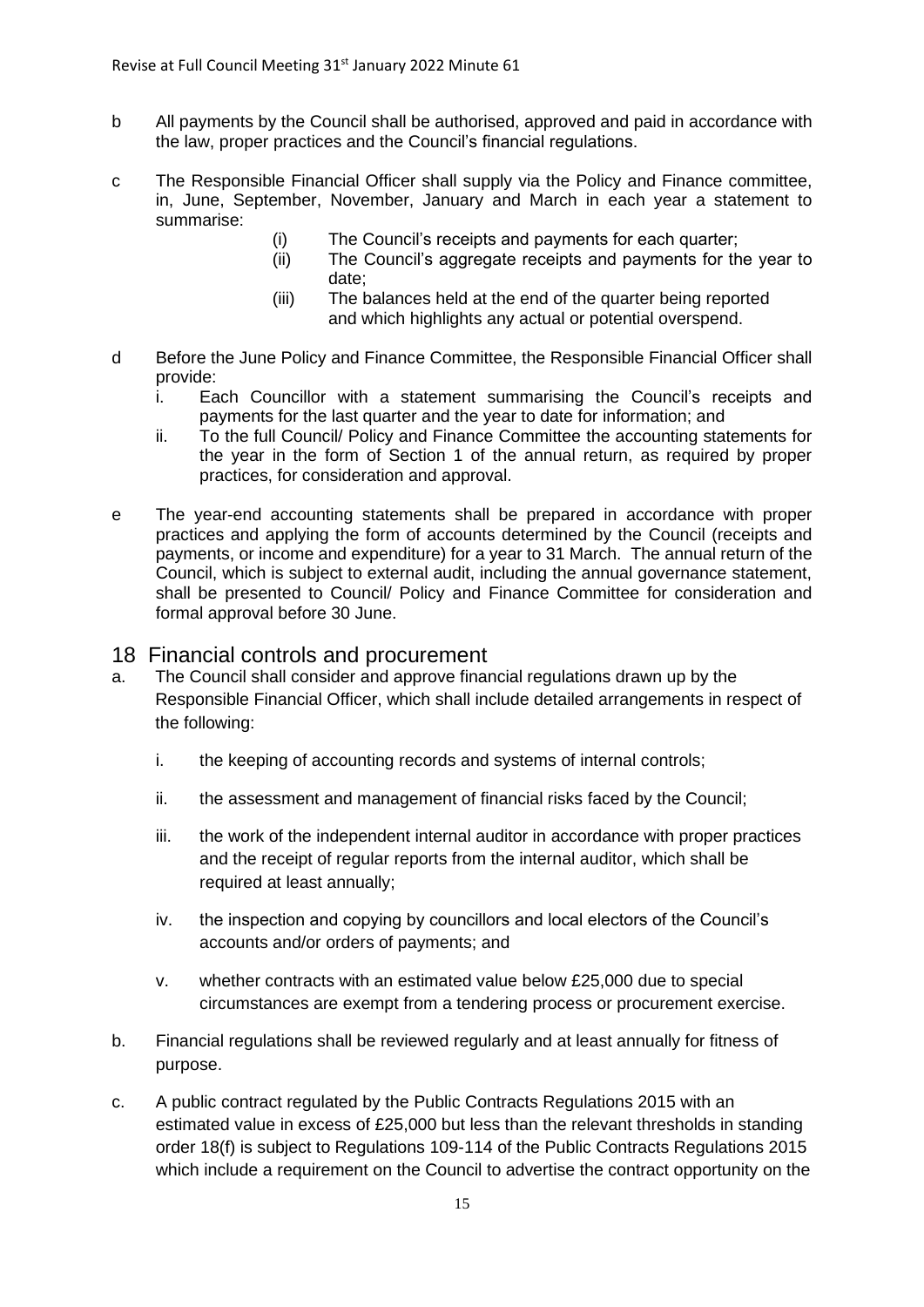Contracts Finder website regardless of what other means it uses to advertise the opportunity unless it proposes to use an existing list of approved suppliers (framework agreement).

- d. Subject to additional requirements in the financial regulations of the Council, the tender process for contracts for the supply of goods, materials, services or the execution of works shall include, as a minimum, the following steps:
	- i. a specification for the goods, materials, services or the execution of works shall be drawn up;
	- ii. an invitation to tender shall be drawn up to confirm (i) the Council's specification (ii) the time, date and address for the submission of tenders (iii) the date of the Council's written response to the tender and (iv) the prohibition on prospective contractors contacting councillors or staff to encourage or support their tender outside the prescribed process;
	- iii. the invitation to tender shall be advertised in a local newspaper and in any other manner that is appropriate;
	- iv. tenders are to be submitted in writing in a sealed marked envelope addressed to the Proper Officer;
	- v. tenders shall be opened by the Proper Officer in the presence of at least one councillor after the deadline for submission of tenders has passed;
	- vi. tenders are to be reported to and considered by the appropriate meeting of the Council or a committee or sub-committee with delegated responsibility.
- e. Neither the Council, nor a committee or a sub-committee with delegated responsibility for considering tenders, is bound to accept the lowest value tender.
- f. A public contract regulated by the Public Contracts Regulations 2015 with an estimated value in excess of £189,330 for a public service or supply contract or in excess of £4,733,252 for a public works contract; or £663,540 for a social and other specific services contract (or other thresholds determined by the European Commission every two years and published in the Official Journal of the European Union (OJEU)) shall comply with the relevant procurement procedures and other requirements in the Public Contracts Regulations 2015 which include advertising the contract opportunity on the Contracts Finder website and in OJEU.
- g. A public contract in connection with the supply of gas, heat, electricity, drinking water, transport services, or postal services to the public; or the provision of a port or airport; or the exploration for or extraction of gas, oil or solid fuel with an estimated value in excess of £378,660 for a supply, services or design contract; or in excess of £4,733,252 for a works contract; or £663,540 for a social and other specific services contract (or other thresholds determined by the European Commission every two years and published in OJEU) shall comply with the relevant procurement procedures and other requirements in the Utilities Contracts Regulations 2016.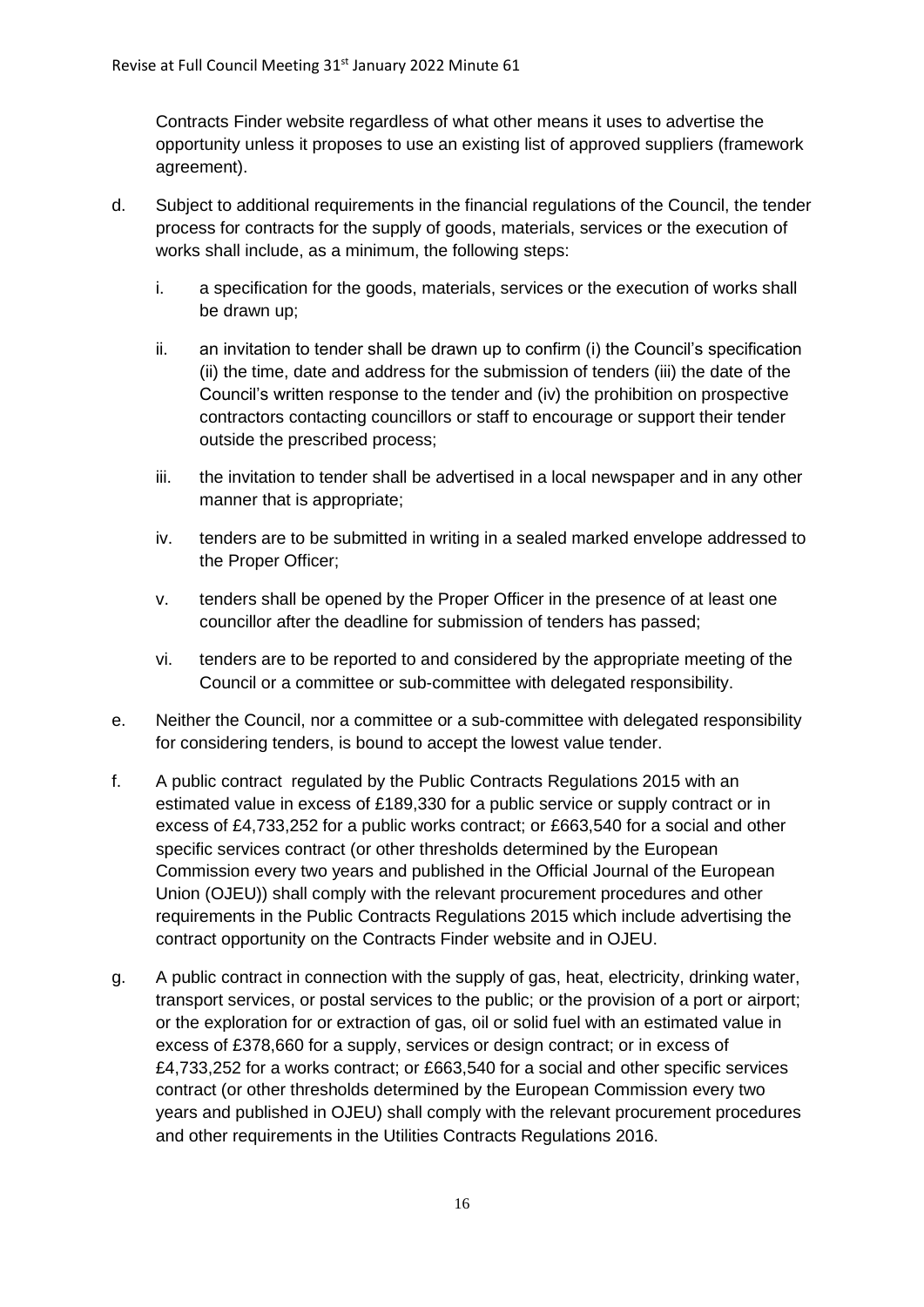# 19 Handling staff matters

- a A matter personal to a member of staff that is being considered by a meeting of Council, The Policy and Finance Committee or Staff Working Party is subject to standing order 11 above.
- b Subject to the Council's policy regarding the handling of grievance matters, the Council's most senior employee (or other employees) shall contact the Chairman of the Policy and Finance Committee or in his absence, the Vice-Chairman of the Policy and Finance Committee in respect of an informal or formal grievance matter, and this matter shall be referred for consideration to the Staff Working Party then the Policy and Finance Committee.
- c Subject to the Council's policy regarding the handling of grievance matters, if an informal or formal grievance matter raised by an employee relates to the Chairman or Vice-Chairman of the Finance and General Purposes Committee, this shall be communicated to another member of the committee, and this matter shall be referred for consideration to the Staff Working Party.
- d Any persons responsible for all or part of the management of staff shall treat the written records of all meetings relating to their performance, capabilities, grievance or disciplinary matters as confidential and secure.
- e The Council shall keep all written records relating to employees secure. All paper records shall be secured and locked and electronic records shall be password protected and encrypted.
- f Only persons with line management responsibilities shall have access to staff records referred to in standing orders 19(d) and (e) above if so justified.
- g Access and means of access by keys or computer passwords to records of employment referred to in standing orders 19(d) and (e) above shall be provided only to The Clerk or Responsible Finance Officer (Deputy Clerk).

# 20 Requests for information

- a Requests for information held by the Council shall be handled in accordance with the Council's policy in respect of handling requests under the Freedom of Information Act 2000 and the Data Protection Act 1998 and General Data Protection Policies regulations.
- b Correspondence from, and notices served by, the Information Commissioner shall be referred by the Proper Officer to the Chairman of the Council. The Council shall have the power to do anything to facilitate compliance with the Freedom of Information Act 2000.

# 21 Responsibilities to provide information

a In accordance with freedom of information legislation, the Council shall publish information in accordance with its publication scheme and respond to requests for information held by the Council.

b The Council, shall publish information in accordance with the requirements of the Local Government (Transparency Requirements) (England) Regulations 2015.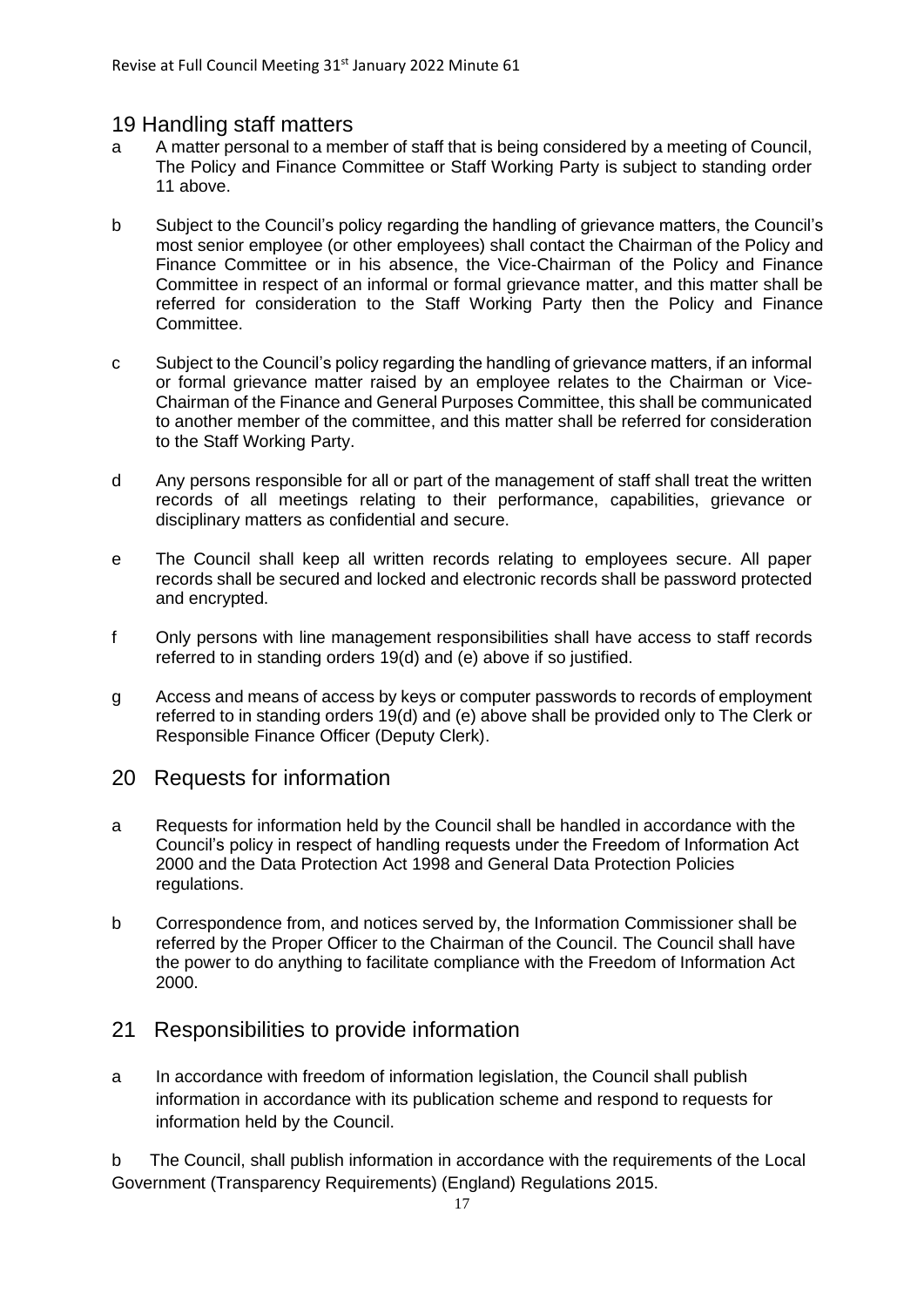# 22. Responsibilities under data protection legislation

Below is not an exclusive list. See also standing order 11.

- a The Council may appoint a Data Protection Officer.
- b The Council shall have policies and procedures in place to respond to an individual exercising statutory rights concerning his personal data.
- c The Council shall have a written policy in place for responding to and managing a personal data breach.
- d The Council shall keep a record of all personal data breaches comprising the facts relating to the personal data breach, its effects and the remedial action taken.
- e The Council shall ensure that information communicated in its privacy notice(s) is in an easily accessible and available form and kept up to date.
- f The Council shall maintain a written record of its processing activities.

# 23. Relations with the press/media

a Requests from the press or other media for an oral or written comment or statement from the Council, its councillors or staff shall be handled in accordance with the Council's policy in respect of dealing with the press and/or other media.

# 24. Execution and sealing of legal deeds

See also standing orders 15(b)(xii) and (xvii).

- a A legal deed shall not be executed on behalf of the Council unless authorised by a resolution.
- b Subject to standing order 24(a), the Council's common seal shall alone be used for sealing a deed required by law. It shall be applied by the Proper Officer in the presence of two councillors who shall sign the deed as witnesses.

# 25. Communicating with District and County or Unitary Councillors

a Notification of meetings shall be sent, together with the agenda, to the ward Councillor(s) of the District and County Council representing the area of the Council.

# 26. Restrictions on Councillor activities

- a. Unless authorised by a resolution, no individual Councillor shall:
	- i. Inspect any land and/or premises which the Council has a right or duty to inspect; or
	- ii. Issue orders, instructions or directions.

# 27. Standing orders generally

a All or part of a standing order, except one that incorporates mandatory statutory requirements, may be suspended by resolution in relation to the consideration of an item on the agenda for a meeting.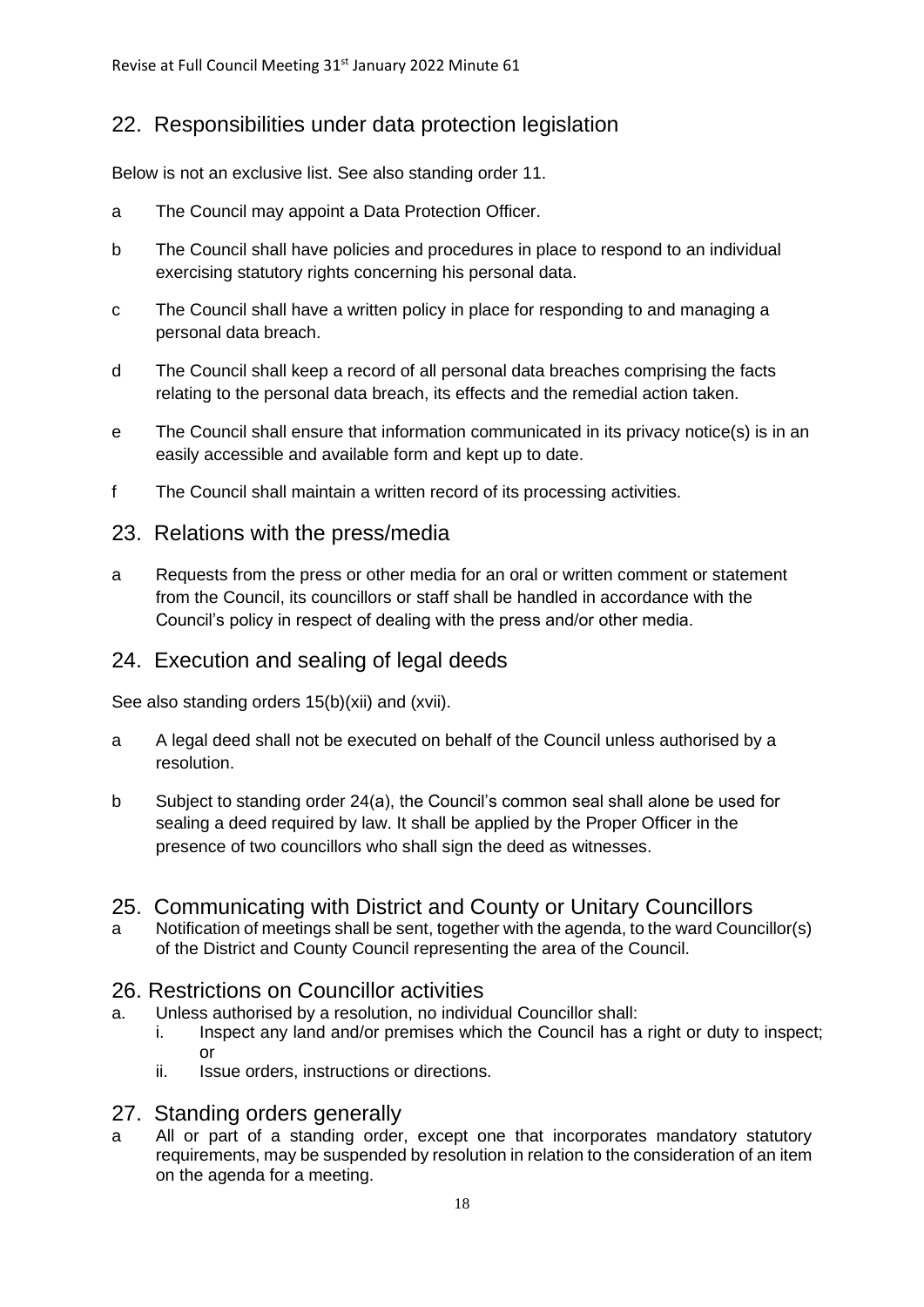- b A motion to add to or vary or revoke one or more of the Council's standing orders, except one that incorporates mandatory statutory requirements, shall be proposed by a special motion, the written notice by at least seven Councillors to be given to the Proper Officer in accordance with standing order 9 above.
- c The Proper Officer shall provide a copy of the Council's standing orders to a Councillor as soon as possible after he has delivered his acceptance of office form.
- d The decision of the Chairman of a meeting as to the application of standing orders at the meeting shall be final.
- e Every member of the Council attending a meeting of Council or any of its committees or sub committees shall sign his name in the attendance book or sheet provided for that purpose.
- f The Town Clerk, in consultation with the Chairman and Vice Chairman of the relevant committee, to take action deemed desirable on any matters which the Committee concerned have delegated powers but which require urgent action.
- g After the expiry of the preceding period of eligibility to use the General Power of Competence, should the criteria no longer be fulfilled, the Council continues to be an eligible Council solely for the purpose of completing any activity undertaken in the exercise of the general power of competence which was not completed before the expiry of the Council's preceding period of eligibility referred.

# 28. List of standing committees and terms of reference

a The Standing Committees of the Council shall be as follows:- Planning Committee - 8 Members consisting, if possible, of at least one Member representing each Ward of the Town. Environment and General Purposes Committee - 8 Members Policy and Finance Committee - 8 Members The Mayor and Deputy Mayor shall be ex-officio Members of all Standing Committees.

- b All the Council's powers and duties shall be delegated to the Standing Committees in accordance with the Terms of Reference, subject to the following exceptions: -
	- (i) The power of raising loans and setting the precept;
	- (ii) The power of incurring capital expenditure not specifically included in the Council's approved estimates of expenditure for the time being;
	- (iii) The appointment to or co-option on a Committee or Sub-Committee of a person who is not a Member of the Council or of a Committee;
	- (iv) Standing Orders and the functions and constitution of Committees and Sub-Committees;
	- (v) Dates of Meetings of the Council;
	- (vi) Appointment or nomination by the Council of persons to fill vacancies on outside bodies arising during the Council year;
	- (vii) Filling of vacancies occurring on any Committee of the Council during the Council year;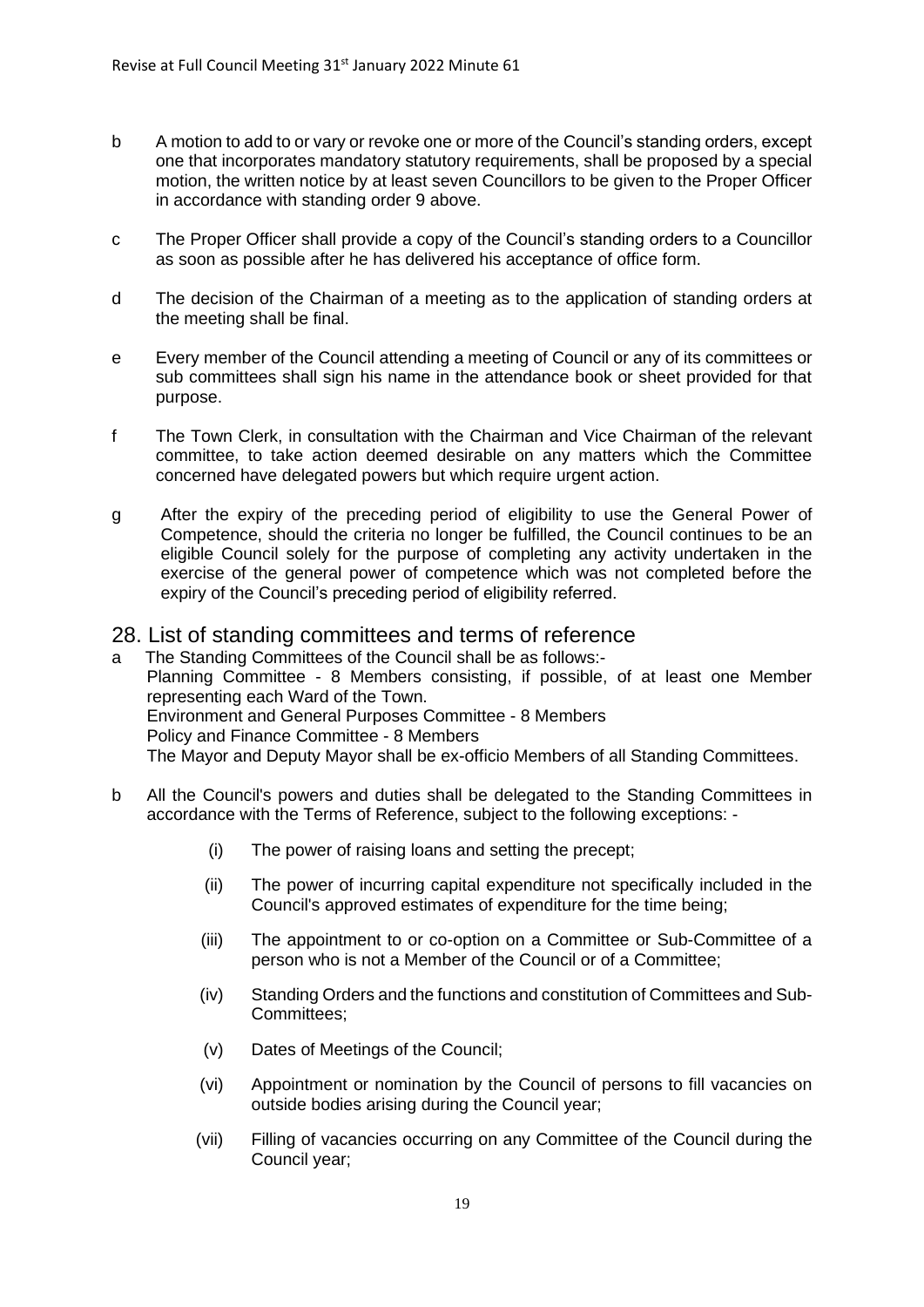- (viii) The appointment or dismissal of the Town Clerk.
- c Places on each Committee will be allocated in proportion to the numbers of seats held by the various parties or independents as a group at any time rounded to the nearest equivalent
- d The Chairman and Vice-Chairman of the Committee shall be ex-officio a Member of every Sub-Committee or working party appointed by the Committee, unless he signifies in writing to the Town Clerk that he does not wish to serve.

#### **TR1 POWERS AND DUTIES OF STANDING COMMITTEES**

A Subject to standing order 26 (b), and to observance of decisions of the Council on matters of principle or policy, Council's powers and duties shall be delegated to the Standing Committees in accordance with the following terms of reference unless otherwise specified.

The acts and proceedings of a Committee shall:

- (a) Where they are delegated to the Committee, so far as is legally permissible be deemed the acts and proceedings of the Council;
- (b) As regards other matters, be subject to confirmation by the Council, and when confirmed shall be deemed the acts and proceedings of the Council;
- (c) In all respects be subject to the provisions of the Council's Standing Orders and Financial Regulations except as otherwise determined by the Council.
- B The Council may at any time without prejudice to executive action already taken revoke any executive power delegated to a Committee.
- C Full Council see Appendix 1
- D Planning Committee see Appendix 2
- D Policy and Finance See Appendix 3
- E Environment and General Purposes Committee See Appendix 4

# **TR2 DELEGATION TO CHAIRMEN GENERALLY**

To cancel or postpone a meeting owing to lack of business or in an emergency.

#### **TR3 LEADER OF THE COUNCIL**

In accordance with approved Council policy minute no. 30 dated  $18<sup>th</sup>$  July 2011, the Leader of the majority group on the Town Council at any time will assume the position of Leader of the Council and, *for the purposes of democratic legitimacy will be subject to formal appointment at the Annual Town Council meeting* (s)he will have the following approved powers:-

- a) Chair meetings of the Chairman's Working Group to plan the forward agendas of the Council and its Committees;
- b) Oversee the preparation of business for Council's consideration;
- c) Indicate to the Town Clerk the priorities and programmes of the majority party, and their likely reaction to new policies or projects;
- d) To bring together the majority group's policies and plans, and their reactions to proposals, and represent them forward to the Town Clerk;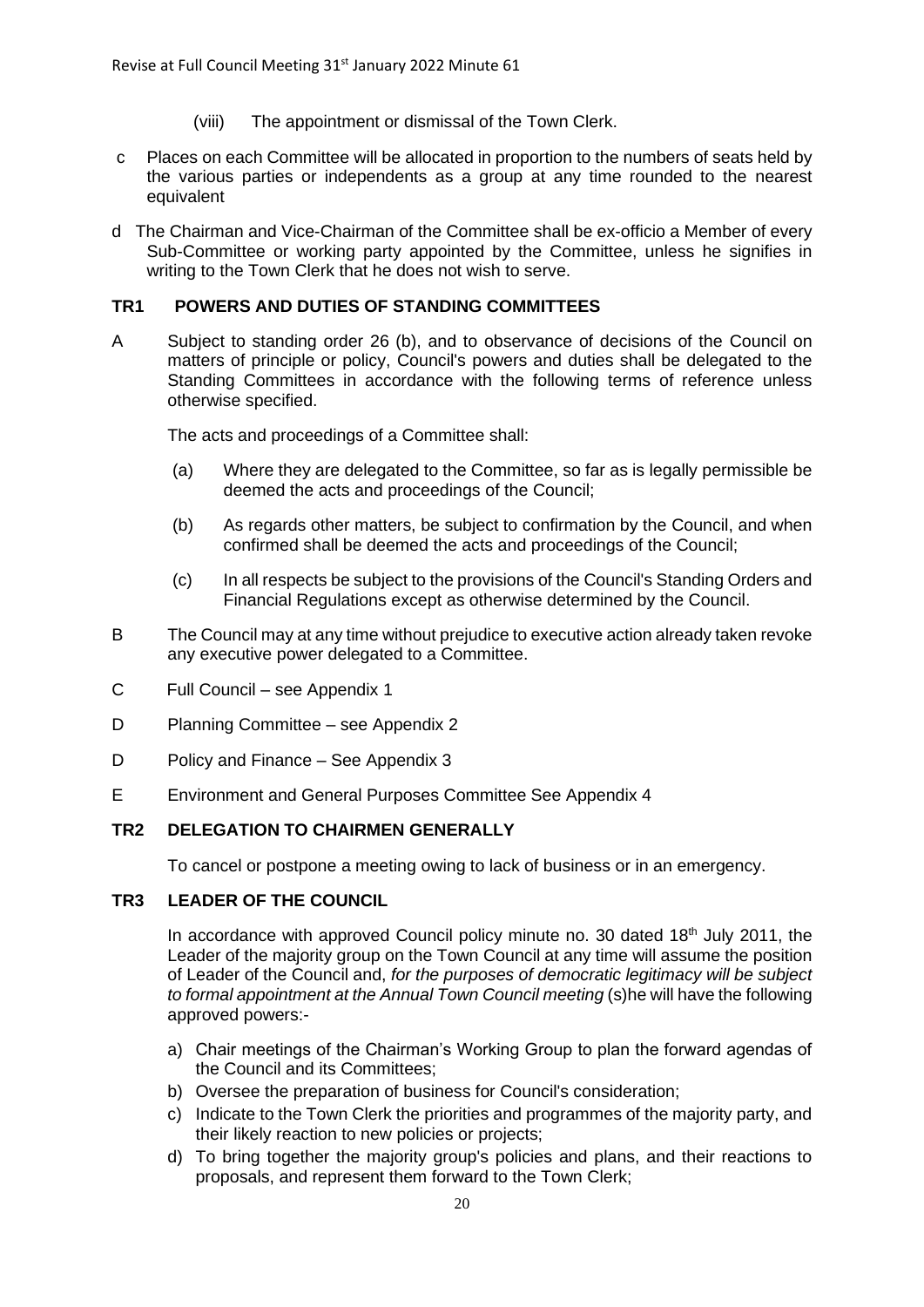- e) Be the first port of call for the Town Clerk when an issue arises that requires a political response from the Council and the issue does not naturally fall within the terms of reference of one of the four programme committees;
- f) In discussion with the Leaders of the Minority Parties, propose Council appointments to outside bodies;
- g) To be the Chairman of Mid Sussex Association of Town Council during the years when Haywards Heath Town Council take responsibility for administration.

# **Contracts**

#### **C1 CONTRACTS TO COMPLY WITH STANDING ORDERS**

a Every contract, whether made by the Council or by a Committee or Sub-Committee to which the power of making contracts shall have been delegated, shall comply with Standing Orders and Financial Regulations and no exception from any of the following provisions shall be made otherwise than by direction of the Council or, in an emergency, by such a Committee or Sub-Committee as aforesaid with the approval of the Chairman of the Finance and General Purposes Committee.

#### **Exceptions**

- b Every exception made by a Committee or Sub-Committee to which the power of making contracts has been delegated shall be reported to the Council and the report shall specify the emergency by which the exception shall have been justified.
- c Express note of any exception from any of the provisions of these Standing Orders and of the emergency, if any, by which the exception shall have been justified shall, unless recorded in the report of a Committee or Sub-Committee, which is laid before the Council, be made in the Minutes of the Council.
- d Before any contract for the supply of goods and materials, execution of works, or any provision as to the maintenance or servicing thereof is made, the Town Clerk or Responsible Finance Officer initiating such order shall ensure that the estimated cost of said supply or works has been included in the annual budget of the Council under the appropriate heading.
- e Any proposed contract for the supply of goods and materials, execution of works or any provision as to the maintenance or servicing thereof which has not been included in the annual budget shall be the subject of a separate report to the appropriate Committee or the Council. If approved, normal tender procedures will apply.

### **C2 TENDERING PROCEDURES**

#### Invitation of tenders

- a A specification for the goods, materials, services or the execution of works shall be drawn up;
- b An invitation to tender shall be drawn up to confirm
	- (i) The Council's specification
	- (ii) The time, date and address for the submission of tenders
	- (iii) The date of the Council's written response to the tender and
	- (iv) The prohibition on prospective contractors contacting Councillors or staff to encourage or support their tender outside the prescribed process;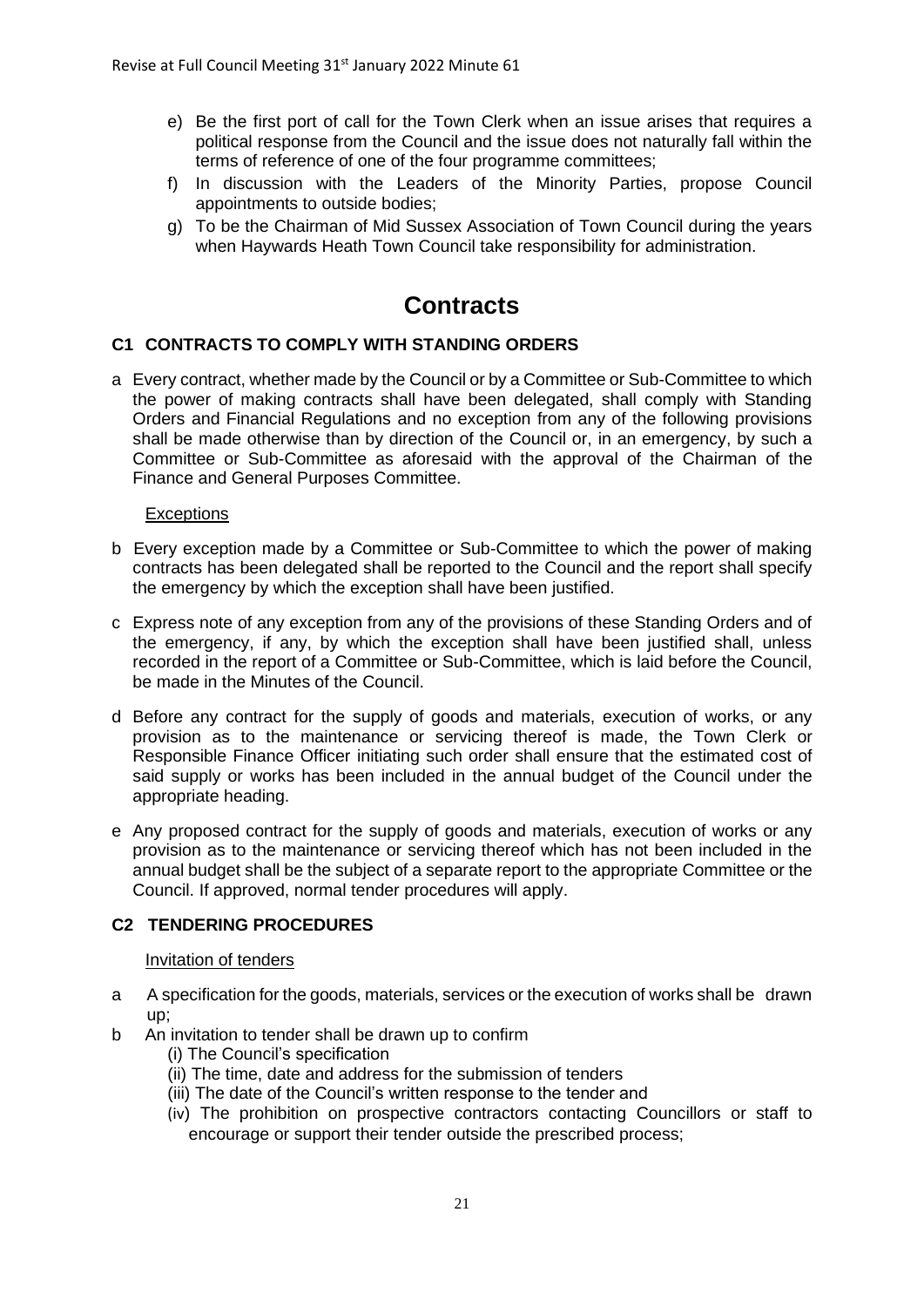c Where the estimated cost of works, goods and materials and related services is as set out below and the requisite provision thereof has been made in the approved budget, the arrangements for the invitation of tenders or quotations and the subsequent acceptance thereof shall be as shown.

| <b>Estimated Value</b> | Method of Invitation                                                                                                    | Acceptance by                                                                               |
|------------------------|-------------------------------------------------------------------------------------------------------------------------|---------------------------------------------------------------------------------------------|
| £5,000 to £10,000      | Minimum of three invitations<br>for quotations                                                                          | <b>Town Clerk</b>                                                                           |
| £10,000 to £20,000     | Minimum of four invitations<br>for quotations                                                                           | Town Clerk and Chairman<br>and Vice Chairman of<br>Appropriate Committee                    |
| £20,000 to £50,000     | Minimum of five invitations<br>for quotations                                                                           | Town Clerk and Chairman<br>and Vice Chairman of<br>Appropriate Committee                    |
| Above £50,000          | Minimum of five invitations for tenders<br>(with discretion to invite tenders by<br>public advertisement up to £75,000) | Town Clerk and Chairman<br>and Vice Chairman of<br>appropriate Committee and<br>Town Mayor. |

A In all cases up to £20,000 where the lowest tender received is in excess of 5% above the original estimate, or in cases over £20,000 where it is in excess of the original estimate, it shall be reported to the appropriate Committee for acceptance or otherwise.

#### B Public Advertisement

Contracts which exceed £75,000 in value or amount for the supply of goods or materials or the execution of any work for which provision has been made in the annual budget shall not be made unless at least ten days public notice has been given in one or more of the local newspapers circulating in the district. Provided that it shall not be obligatory for the Council or any Committee or Sub-Committee exercising powers delegated by the Council to invite tenders for a contract or materials where effective competition is prevented by Government control or where the Town Clerk reports in writing to the Council or to the Committee or Sub-Committee exercising such powers that effective competition is prevented by the special nature of the goods or materials required. Nor shall it be necessary to give public notice of the intention to enter into such a contract.

#### C Standing Lists of Tenderers

- (i) Where the Council has determined that lists shall be kept of persons to be invited to tender for contracts for the supply of goods and materials of specified categories, values or amounts or for the execution of specified categories of work, notices inviting applications for inclusion in the lists shall be published in one or more newspapers or journals circulating amongst such persons as undertake contracts of specified values or amounts or categories.
- (ii) The list shall contain the names of all persons who wish to be included in it and are approved by the appropriate Committee and indicate whether a person whose name is included on it is approved for contracts for all, or only some of the specified values or amounts or categories.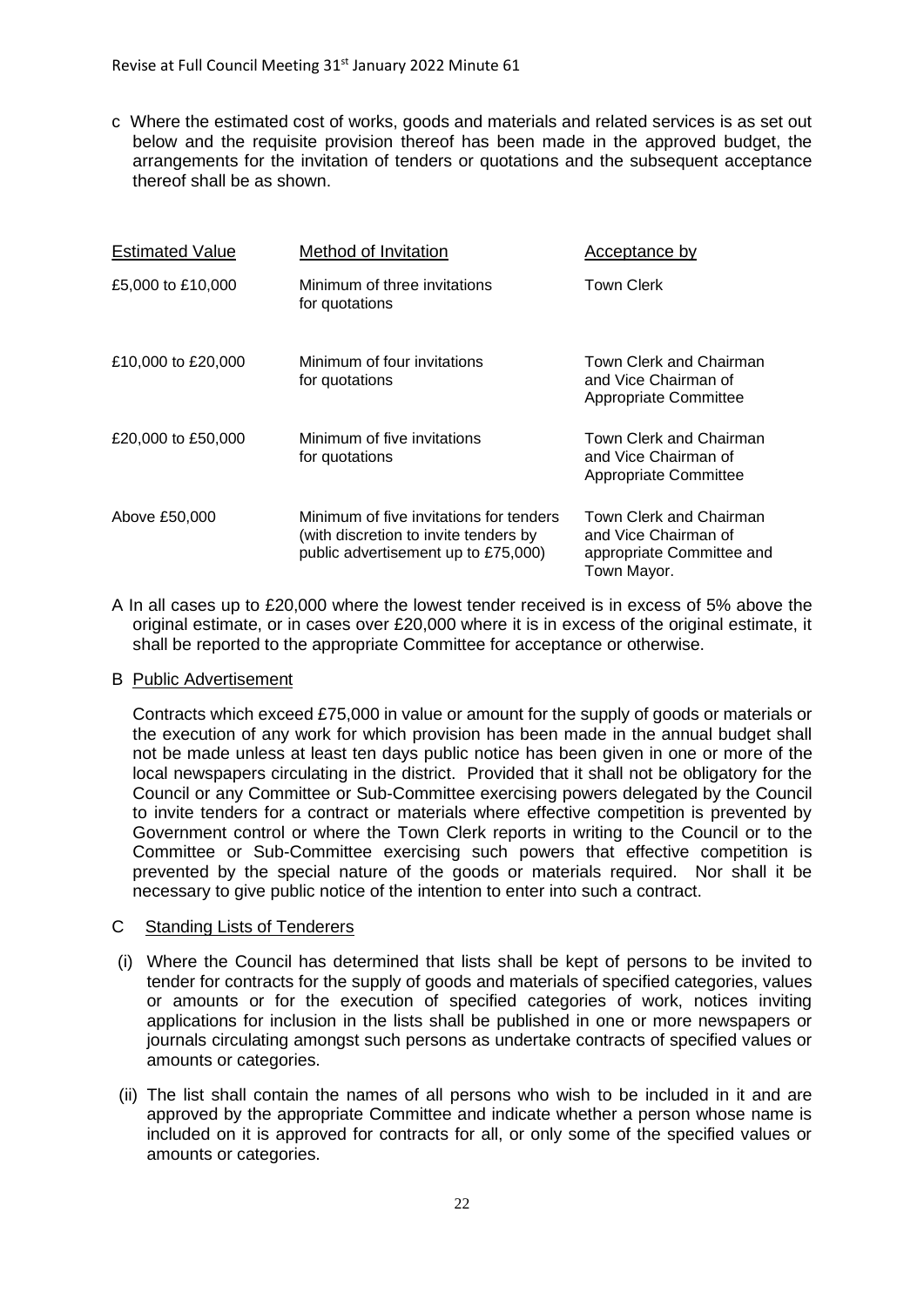- (iii) The said list shall be amended as required from time to time and shall be reviewed at intervals not exceeding five years.
- (iv) Where, by virtue of a decision of the Council or of the Committees or the Town Clerk duly authorised on that behalf, invitation to tender for a contract is limited to persons whose names appear on the list maintained under this Order, an invitation to tender for a particular contract shall be sent. In respect of contracts of above £5,000 but less than £10,000 to three tenderers, £10,000 to £20,000 to four tenderers, £20,000 to £50,000 and above five tenderers. Should the said list not include the required number of tenderers then a minimum of two will be invited to tender.
- (v) The Council has approved the use of Constructionline and the Contractors Health and Safety Scheme (CHAS) as part of the tendering and Health and Safety Processes associated with future contracts entered into by the Town Council.
- (vi) Where the value of a contract is likely to exceed £172,514 (or other threshold specified by the Office of Government Commerce from time to time) the Council must consider whether the Public Contracts Regulations 2006 (SI No.5. as amended) and the Utilities Contracts Regulations 2006 (SI No.6, as amended) apply to the contract and, if either of those Regulations apply, the Council must comply with EU procurement rules.

#### D Exceptions to procedures

The Order shall not apply to:-

- (i) The supply of goods and materials or the execution of works of less than £5,000 in value;
- (ii) Purchase by auction;
- (iii) Purchase or repair of patented or proprietary goods or materials sold at fixed price;
- (iv) Purchase of materials normally supplied by specialist contractors;
- (v) The execution of work, the purchase of goods or materials or the provision of services involving special, scientific or artistic knowledge;
- (vi) The execution of work or the purchase of goods or materials which are a matter of urgency after prior reference to the appropriate Committee Chairman;
- (vii) The purchase of goods or materials which the Town Clerk may from time to time deem it expedient to make in the open market provided that before making any such purchase the approval of the Chairman of the appropriate Committee concerned is obtained and finance is available in the appropriate budget;
- (viii) Contracts with professional persons for the execution of works in which the personal skills of the person is of primary importance, and
- (ix) Those contracts where a Committee may expressly determine that it is in the Council's interests that a tender be negotiated directly with a contractor or supplier of goods or services.

#### E Requirements for submission of tenders

Where a public invitation to tender is required, every notice of such invitation shall state that no tender will be received except in a plain sealed envelope which shall bear the word "Tender" followed by the subject to which it relates, but shall not bear any name or mark indicating the sender and such envelopes shall remain in the custody of the Town Clerk until the time appointed for their opening.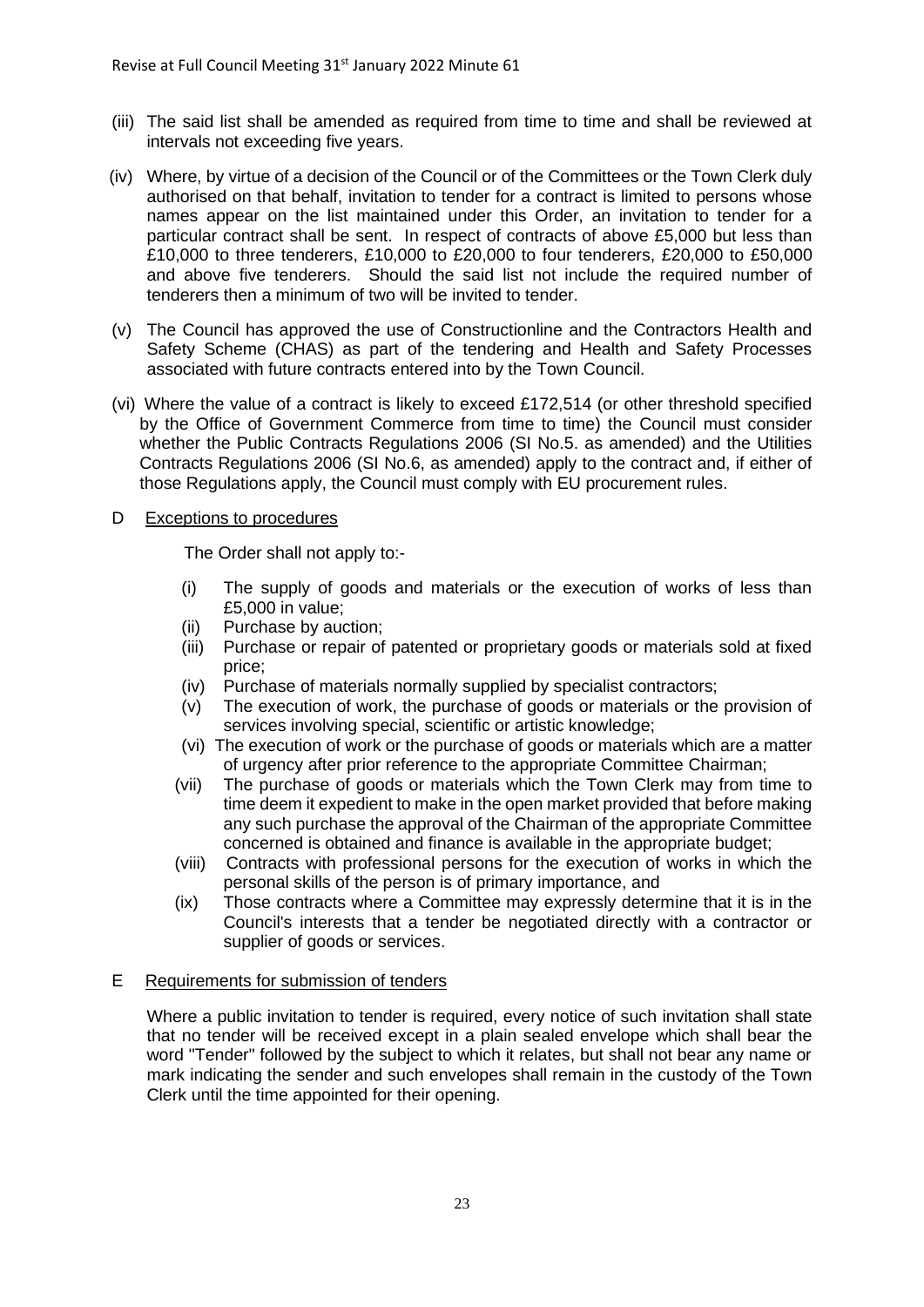#### F Declarations as to conduct of Tenderer

In connection with the submission of tenders for the execution of works or supply of goods and materials, declaration shall be obtained from each tenderer in the following form:-

"We declare that we are not parties to any scheme or arrangement under which

- (i) We communicate the amount of our tender to any other person or body before the contract is let;
- (ii) Any other tenderer for the works, which are the subject of our tender, is reimbursed any part of his tendering costs, and
- (iii) Our tender prices are adjusted by reference directly or indirectly to the prices of any other tenderer for the works.

No provision is made in our tender price for any reimbursement of any adjustment of any contribution thereto."

#### G Procedure for opening tenders

Tenders shall be opened by the Town Clerk or an official of the Council designated by him at one time and only in the presence of such Member or Members of the Council as may have been designated for the purpose by the Council or by the Committee or Sub-Committee to which the power of making the contract to which the tenders relate has been delegated. Where tenders have been opened in pursuance of this paragraph they shall be recorded and reported to the next meeting of the appropriate Committee or Sub-Committee.

#### H Limitations of acceptance of tenders

A tender other than the lowest tender if payment is to be made by the Council or the highest tender if payment is to be received by the Council shall not be accepted until the Council shall have considered a written report from the appropriate Officer.

#### **C3 CONTRACTS FOR SUPPLIES AND SERVICES OR WORKS ETC**

- A Every contract which exceeds £10,000 in value or amount shall be in writing.
- B Every contract in writing shall be signed by the Town Clerk on behalf of the Council.
- C Every contract for which provision has been made in the approved annual estimates and/or approved by the appropriate Committee or Sub-Committee of the Council pursuant to Standing Orders and being in value of amount less than £10,000 shall be entered into on behalf of the Council by the Town Clerk or his nominated representative by issuing an official order only.

#### **C4 CONTENTS OF WRITTEN CONTRACTS AND PENALTIES**

Every written contract shall specify:-

- (i) The work, materials, matters or things to be furnished, had or done;
- (ii) The price to be paid with a statement of discounts or other deductions, and
- (iii) The time or times within which the contract is to be performed.

#### **C5 CORRUPT PRACTICES**

There shall be inserted in every written contract a clause empowering the Council to cancel the contract and to recover from the contractor the amount of any loss resulting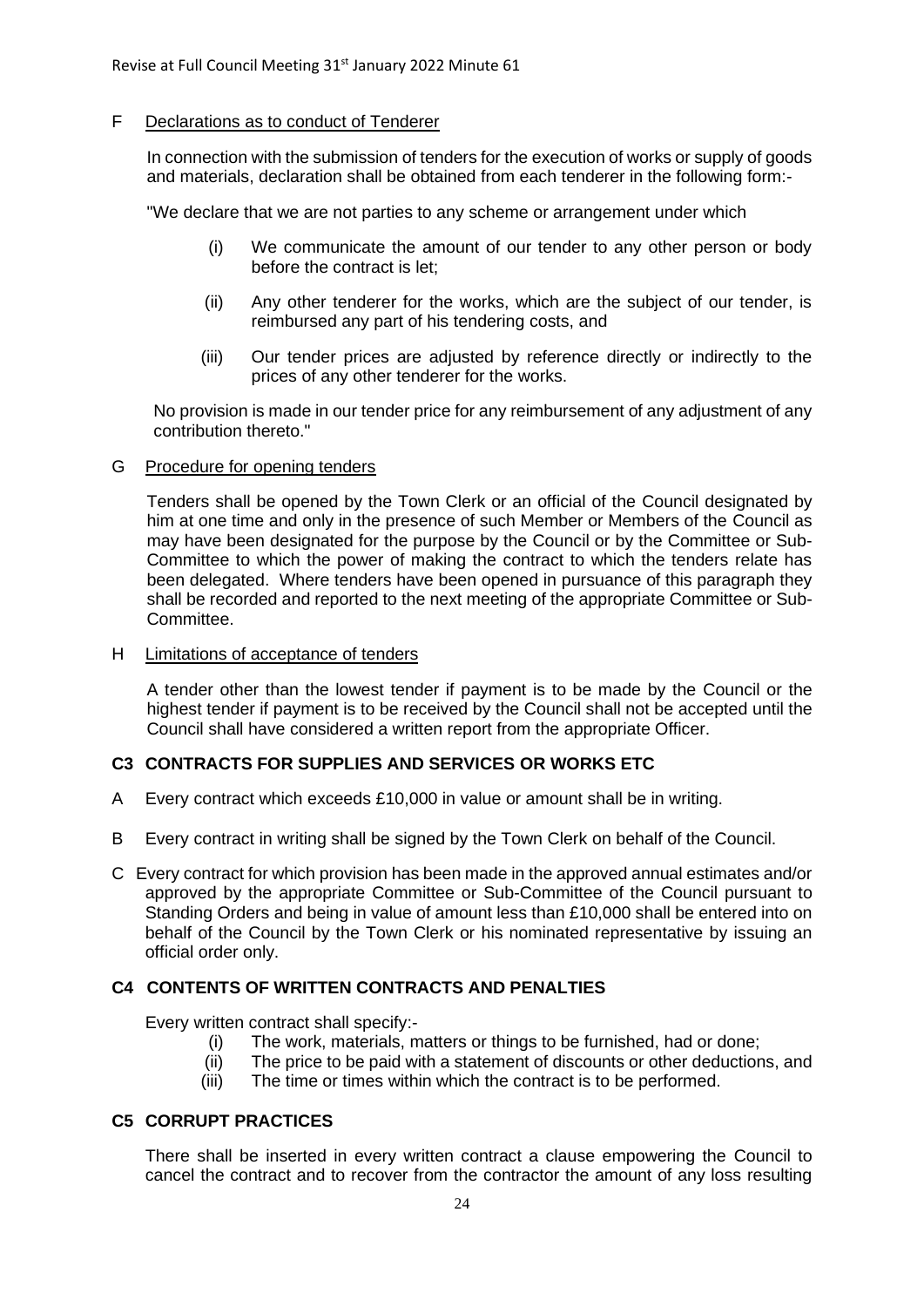from such cancellation if the contractor shall have offered or given or agreed to give to any person any gift or consideration of any kind as an inducement or reward for doing or forbearing to do or for having done or forborne to do any action in relation to the obtaining or execution of the contract or any other contract with the Council, or for showing or forbearing to show favour or disfavour to any person in relation to the contract or any other contract with the Council, or if the like acts shall have been done by any person employed by him/her or acting on his/her behalf (whether with or without the knowledge of the contractor) or if in relation to any contract with the Council the contractor or any person employed by him/her or acting on his/her behalf shall have committed any offence under the Prevention of Corruption Acts 1889 to 1916, or shall have given any fee or reward the receipt of which is an offence under section 117(2) of the Local Government Act 1972.

#### **FINANCIAL REGULATIONS**

#### 1 **FINANCIAL ADMINISTRATION**

- 1.1 The Town Clerk, under the direction of the Policy and Finance Committee, shall regulate and control the finances and accounts of the Town Council and supervise and co-ordinate financial and accounting methods.
- 1.2 The Responsible Finance Officer (the Head of Finance and Support Services) shall be responsible, under general direction of the Town Clerk, for the proper administration of the Council's financial affairs and the production of financial management administration, all in accordance with approved policy.
- 1.3 The Town Clerk is responsible for the day-to-day control of cleaning/caretaking staff and for the security and custody of the Town Hall, Groundsman Depot their plant, equipment, materials and stores.
- 1.4 The Council shall seek to be transparent as possible with regards to both decision making and transactions to the extent allowed by law. The requirements of the Local government transparency code 2014 shall be used as the minimum requirement.

#### 2 **FINANCIAL PLANNING AND ANNUAL ESTIMATES**

- 2.1 The Town Clerk shall each year recommend to the Town Council a programme for consideration of estimates and the programme is to include adequate time for such discussions between the Policy and Finance Committee, other programme committees and Council.
- 2.2 Detailed estimates of income and expenditure on revenue accounts, and receipts and payments on capital account, shall be prepared each year by the Town Clerk, in consultation with the Responsible Finance Officer, who will examine and complete the estimates and submit them to the committees responsible for the services by the prescribed date.
- 2.3 The Policy and Finance Committee shall review the estimates and submit them to the Council not later than February in each year, together with such summaries, statements and reports as are considered desirable in order to enable Council to determine the precept to be levied for the ensuing year.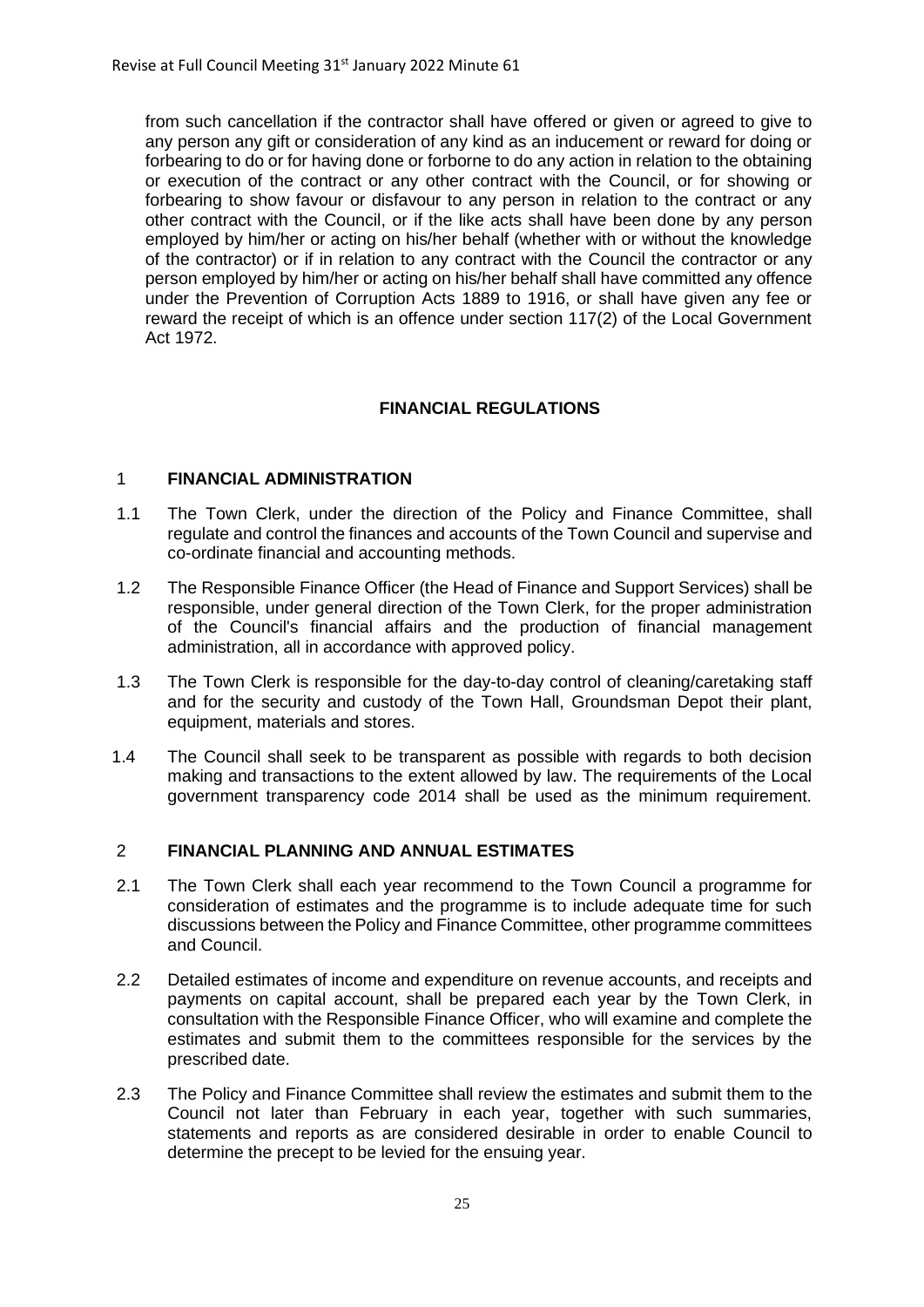2.4 Concurrently with the report to the Council and the proposed precept to be levied for the ensuing year, the Town Clerk shall report as to the funding of the capital programme in order to enable a definite programme for the following year to be determined.

#### 3 **BUDGETARY CONTROL**

- 3.1 Expenditure on the revenue account may be incurred up to the amounts included in the approved budget, subject to the requirements of Standing Orders.
- 3.2 The Town Clerk has powers to vire amounts provided within the approved revenue and capital budgets, except in the case of sums provided for pay and allowances or when any continuing expenditure is to be generated.
- 3.3 Expenditure may be incurred which cannot be met from the amount provided within the net revenue budget by authorisation of the Town Clerk by a maximum of £1,000 in writing to the RFO with the Committee Chairman copied in, with all authorisations being reported to the next meeting of the Policy and Finance Committee.
- 3.4 Except as provided in Standing Orders, all proposals involving expenditure on capital account shall be the subject of an annual report to the appropriate committee and the report shall include the full financial implications of the proposals.
- 3.5 The Policy and Finance Committee shall carry out a review of the expenditure and income of the Council at the same time as it undertakes its evaluation of the following year's budgetary requirements.
- 4 **INCOME**
- 4.1 The collection of all sums due to the Council shall be under the supervision of the Responsible Finance Officer, who shall make and maintain adequate arrangements for prompt and proper accounting for all receipts of monies, including its collection, custody, control and deposit.
- 4.2 The Town Council will agree the scale of fees and charges for each service on, at least, an annual basis following a report of the Town Clerk.
- 4.3 Personal cheques shall under no circumstances be cashed out of money held on behalf of the Council.
- 5 **BANKING ARRANGEMENTS**
- 5.1 All arrangements with the Council's Bankers shall be made by or under arrangements approved by the Town Clerk who shall be authorised to operate such banking accounts as he/she may consider necessary.
- 5.2 All schedules approving bank payments by whatever means shall be presented to a meeting of the Finance & General Purposes Committee. All cheques, except for those drawn on the Impress Account, shall be signed by two specified Members of the Council. All standing Orders and Direct Debits shall be signed at inception by two specified Members of the Council. All lists of electronic payments (by BACS or Autopay) shall be signed by two specified Members of the Council.
- 5.3 Where internet banking (Autopay, Bacs, Chaps) arrangements are made with any bank, the Clerk or RFO shall be appointed as the Service Administrator. The bank mandate approved by the Council shall identify a number of Councillors who will be authorised to approve transactions on those accounts. The bank mandate will state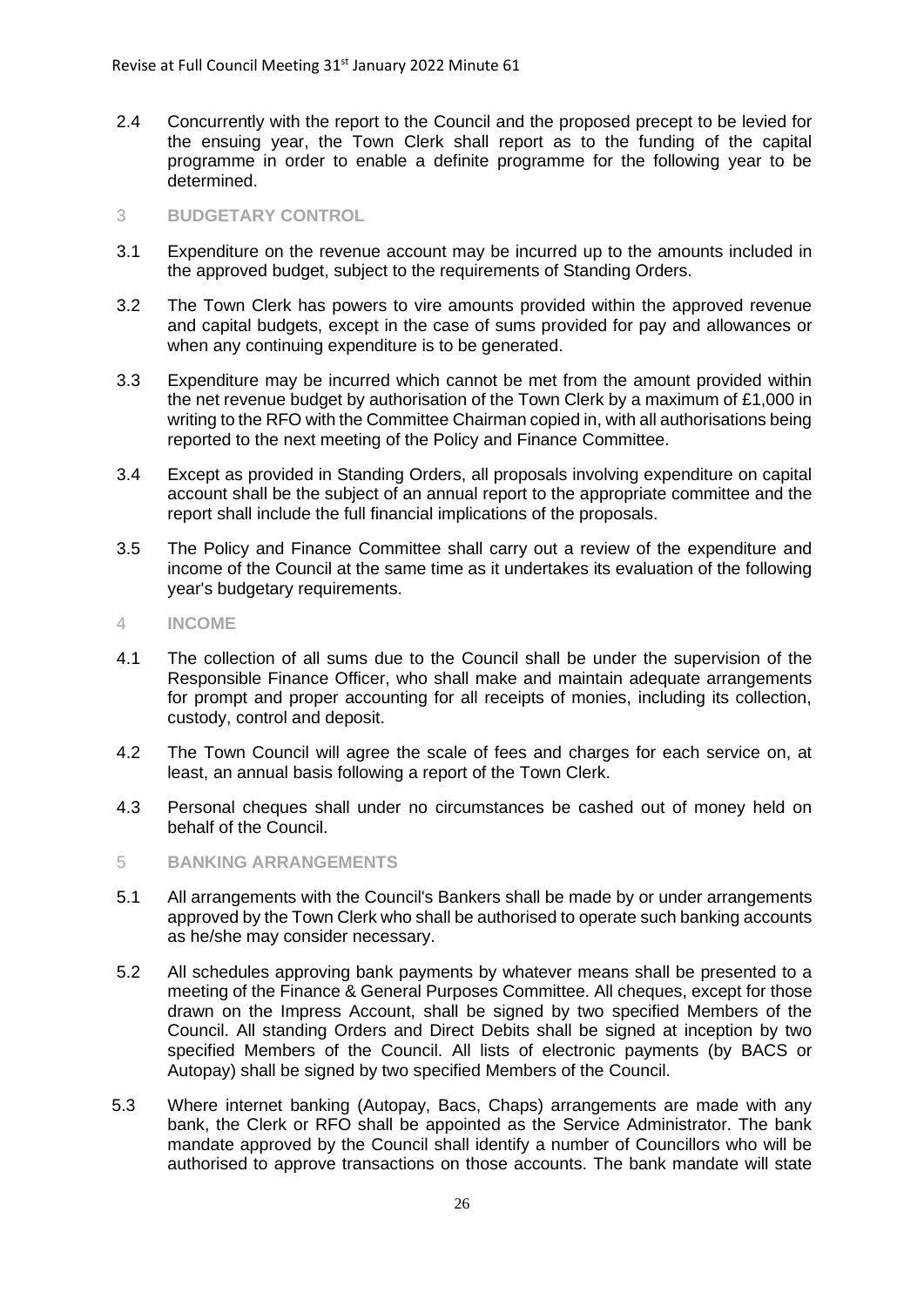clearly the amounts of payments that can be instructed by the use of the Service Administrator alone or by the Service Administrator with a stated number of approvals.

- 5.4 Transfers between different bank accounts operated by the Council for the purposes of separating funds for particular purposes or for the purposes of maximising bank interest to the Council shall be authorised to the Bank in writing, or by online instruction, by the Responsible Finance Officer save that any single transfer of funds shall not exceed an amount approved on an annual basis at the annual Council meeting in May. Investment of surplus funds in excess of this figure shall be authorised by two Members of the Council.
- 5.5 Any Debit Card issued for the use will be specifically restricted to the Clerk/ Responsible Finance Officer/Assistant to the Town Clerk and will also be restricted to a single transaction amount of £1000 unless authorised by Council or finance committee in writing before any order is placed.
- 5.6 Any corporate credit card or trade card account opened by the Council will be specifically restricted to use by the Clerk/ Responsible Finance Officer/Assistant to the Town Clerk and shall be subject to automatic payment in full at each month-end. This will also be restricted to a single transaction amount of £1000 unless authorised by Council or finance committee in writing before any order is placed.
- 6 **ORDERING PROCEDURES**
- 6.1 Official Orders shall be issued for all work, goods or services to be supplied to the Council and such orders should be signed by the Clerk, Responsible Finance Officer/Assistant to the Town Clerk.
- 6.2 The Order Books shall be controlled by the Responsible Finance Officer.
- 6.3 Each Order raised shall conform to the directions of the Council with respect to Standing Orders.
- 7 **PAYMENT PROCEDURES**
- 7.1 Apart from petty cash, the normal method of payment of money due from the Council shall be by cheque or other order drawn on the Council's Bankers, including by electronic transmission.
- 7.2 Before payment of accounts is made the Council's Finance Section under the authority of the Responsible Finance Officer should be satisfied that the goods have been authorised for payment by the relevant officer, who will ensure that the goods/services have been received in accordance with the specification.
- 7.3 The payment of all salaries, wages and other emoluments shall be made by the Finance Section in accordance with the instructions of the Responsible Finance Officer concerning national pay awards and other information likely to have a bearing on individual members of staff conditions of service.
- 7.4 The Responsible Finance Officer is responsible for keeping all payments of salary and wages information fully up-to-date, including information on superannuation, income tax, national insurance and other statutory payments or deductions.

#### 8 **PETTY CASH ACCOUNT**

8.1 The Responsible Finance Officer shall maintain petty cash of such amount as may, from time to time, be necessary for the payment of small miscellaneous items and such urgent payments as may be determined.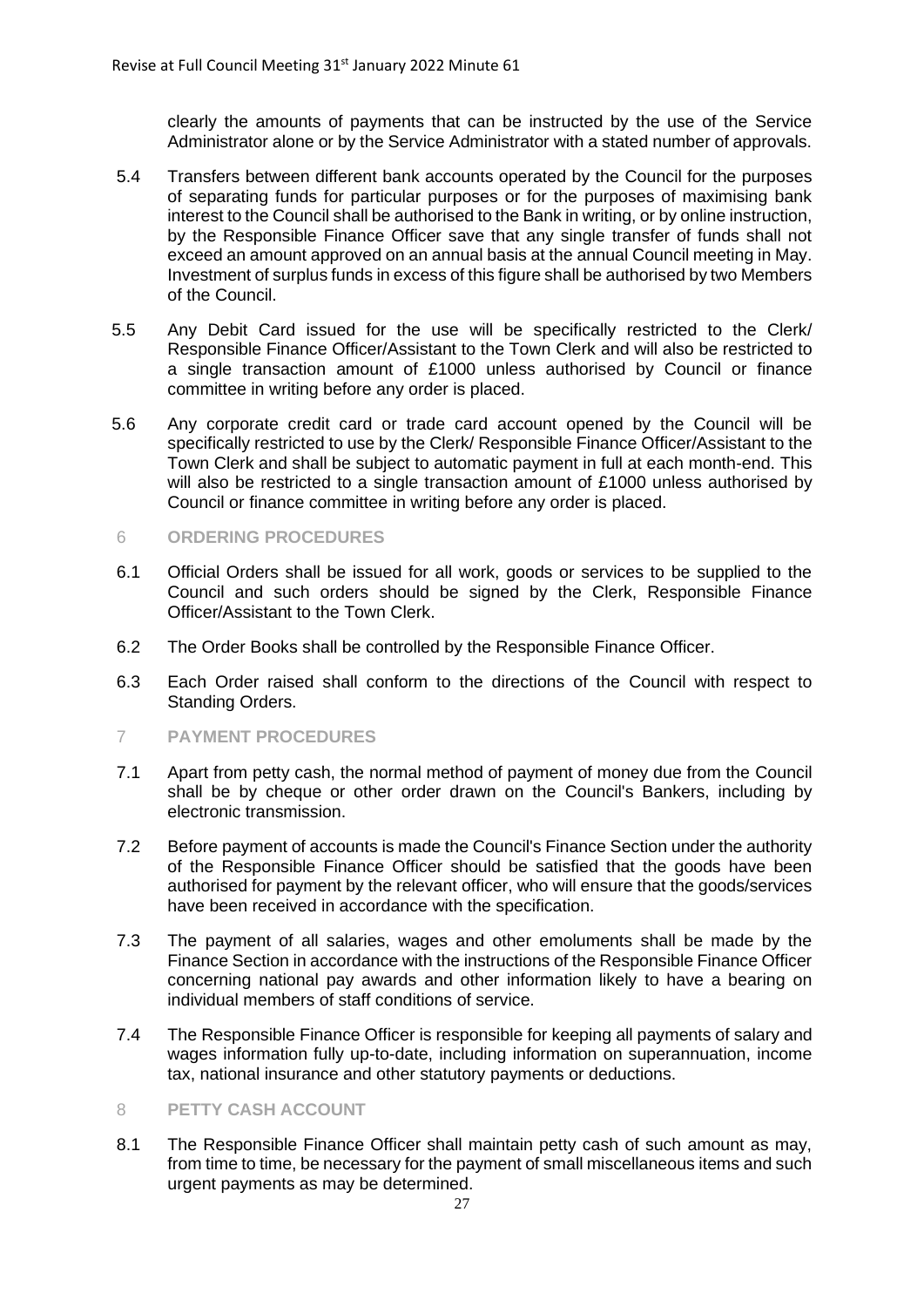- 8.2 Vouchers for payments made from these accounts shall be kept in accordance with instructions laid down from time to time by the Responsible Finance Officer.
- 8.3 Income received must not be paid into any petty cash account but must be separately banked in accordance with regulations.

#### 9 **LEGAL DOCUMENTS**

- 9.1 The Town Clerk shall have the custody of all Title Deeds of properties owned by the Council and shall ensure a record is maintained of all such properties and that all such documents are securely kept and maintained within the Council's Deed Box.
- 10 **INSURANCES**
- 10.1 The Responsible Finance Officer, in consultation with the Town Clerk shall effect all insurance cover and negotiate all claims.
- 10.2 All members of staff with line responsibility are responsible for notifying the Responsible Finance Officer of all new risks which require to be insured and of any alterations affecting existing risks or insurances.
- 10.3 A comprehensive record of all insurances effected by the Council and the property and risks covered thereby shall be maintained by the Responsible Finance Officer and this reviewed annually.
- 10.4 All members of staff are responsible for immediately notifying the Responsible Finance Officer, in writing, of any loss, liability or damage, or of any event likely to lead to a claim.
- 11 **INVESTMENTS, BORROWINGS AND TRUST FUNDS**
- 11.1 All investments of money under the control of the Council shall be in the name of the Council and made under arrangements approved by the Town Clerk, acting on recommendations of the Responsible Finance Officer, and within the approved policy of the Council.
- 11.2 All borrowings shall be affected in the name of the Council.

#### 12 **INTERNAL AUDIT**

12.1 In accordance with approved best practice and legislative requirements the Town Council adopts a policy of programmed Internal Audit. This is conducted independent of the Finance Section and core responsibility rests with the Chairman of the Finance and General Purposes Committee supported, as appropriate, by other nominated persons and the Town Clerk. Appointment of the Internal Auditor will be ratified by Council each year in accordance with recommendations of Finance and General Purposes Committee.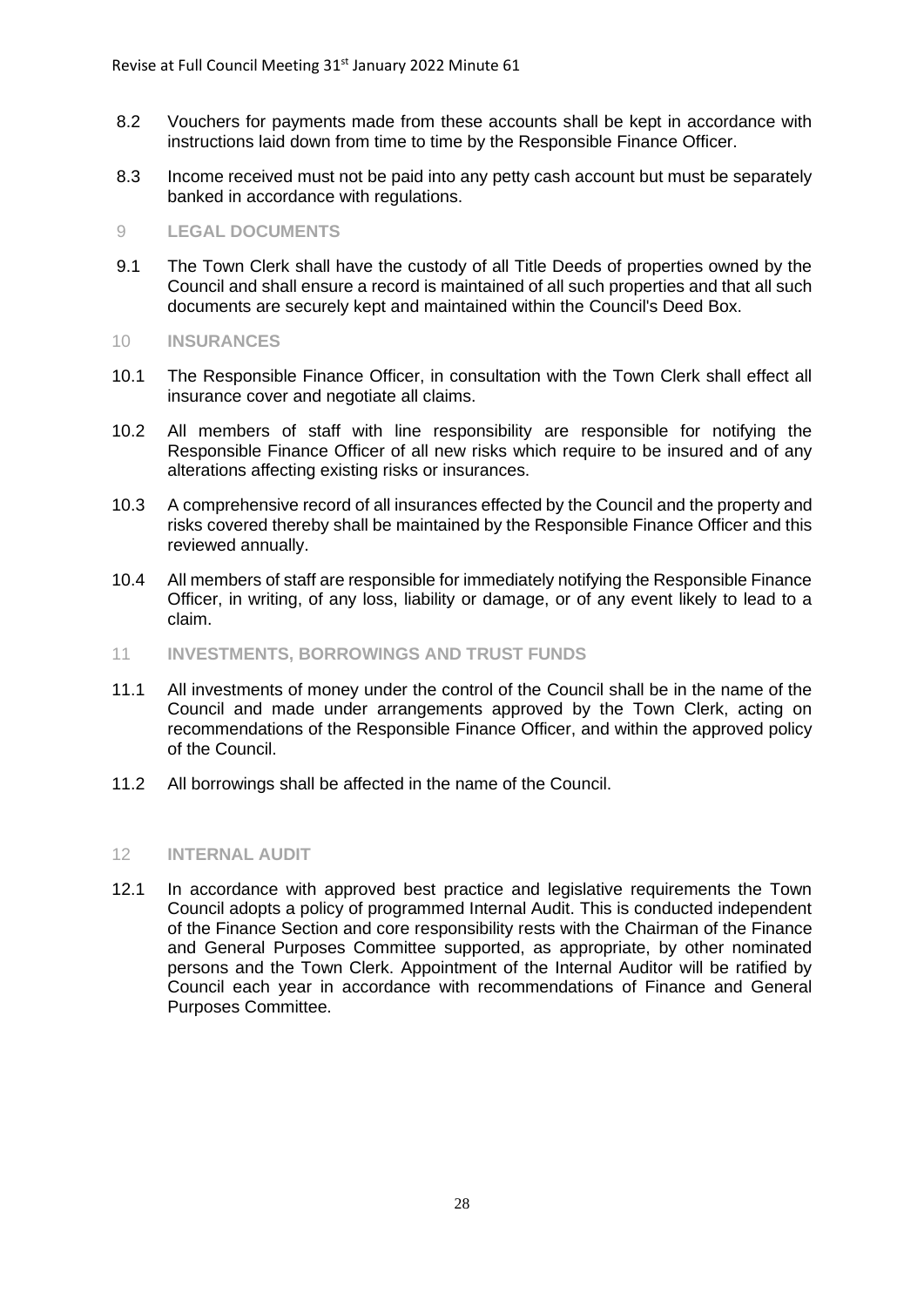# **Appendix 1**

# **MATTERS TO BE DEALT WITH SOLELY BY THE COUNCIL**

- a) The power of raising loans and making the precept.
- b) The power of incurring capital expenditure not specifically included in the Council's approved estimate of expenditure for the time being.
- c) The appointment to or co-option on a Committee or sub-Committee of a person who is not a Member of the Council.
- d) Standing Orders and the functions and constitution of Committees and sub-Committees.
- e) Dates of meetings.
- f) Appointment or nomination by the Council of persons to fill vacancies on outside bodies arising during a Council year.
- g) Filling of vacancies occurring on any Committee of the Council during the Council year.
- h) The appointment or dismissal of the Clerk to the Council.

### **The Council may at any time without prejudice to executive action already taken exercise the executive power delegated to a Committee.**

# **Appendix 2**

# **PLANNING COMMITTEE** (*Membership 8 Members plus Mayor and Deputy Mayor as ex officio)*

- a) The making of representations to the Local Planning Authority on applications for planning permission, which have been notified in accordance with the Town and Country Planning Act 1990.
- b) The making of representations in respect of appeals against the refusal of planning permission.
- c) To make recommendations to MSDC regarding street names.
- d) To consider and monitor the town and other development plans and make the appropriate representations.
- e) To consider applications for road closures.
- f) To consider recommendations made by the Working Group tasked with reviewing the development of housing in Haywards Heath.

# **Planning Working Group** – (**Membership 5 comprising of the Chairman of the Planning Committee and four other Members allowing for one Member from each Ward.)**

- a) To comment on matters relating to the development of housing in the Town, in line with the Neighbourhood Plan, MSLP and District Plan.
- b) Annual Review of Neighbourhood Plan.
- c) Rewrite/refresh Neighbourhood Plan on advice of the Planning Authority.
- d) Extract Polices from NP and formulation of model responses to streamline Planning Committee comments.
- e) Align Neighbourhood Plan with Art of the Possible strategy.
- f) Upgrade S106 knowledge to support proactive attachment of S106 to specific HHTC related projects/objectives, eg: Country Park.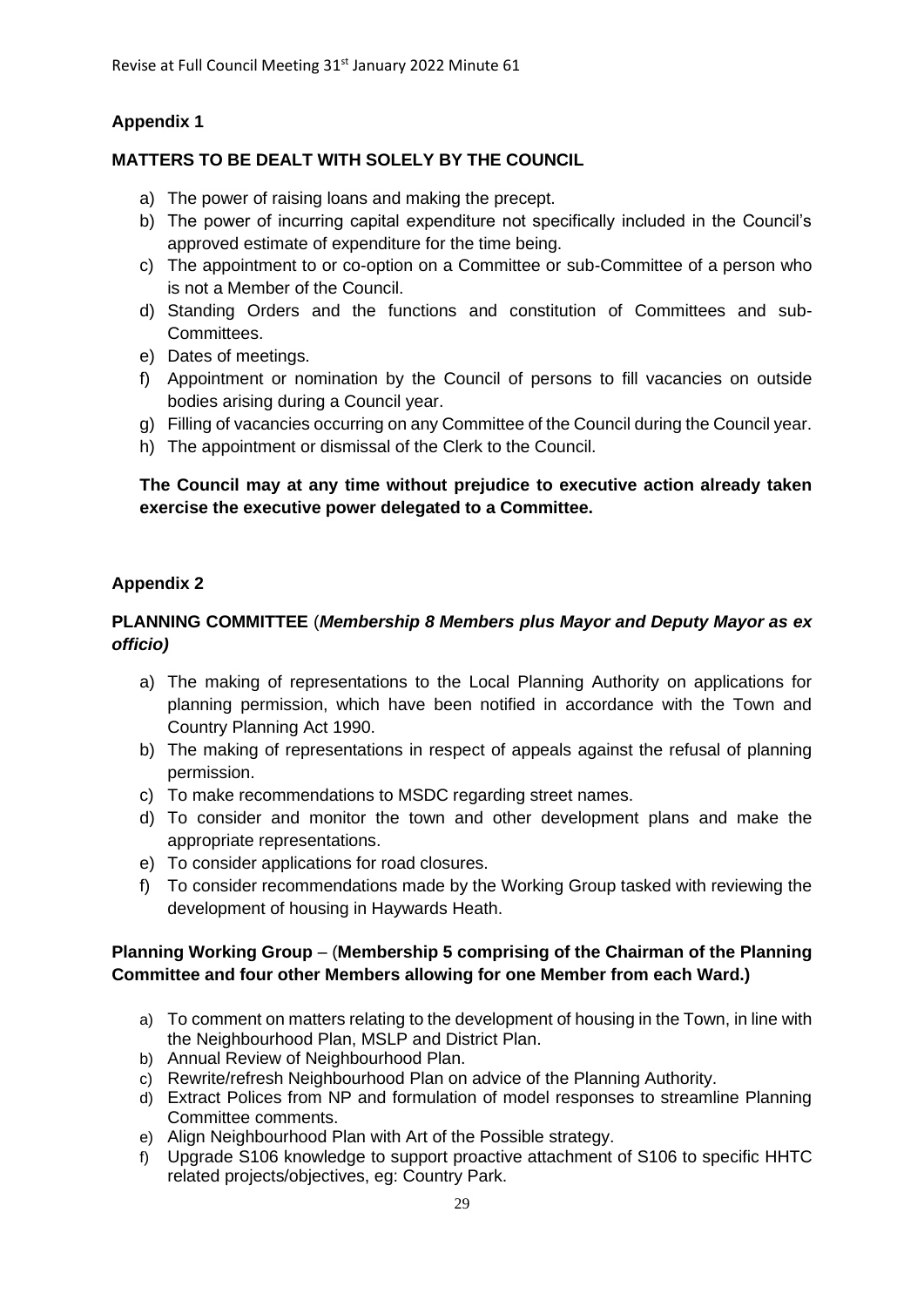- g) To consider/note requests for the expenditure of s106 contributions allocated to ywards Heath by third parties or directly by the Town Council if tasked by HHTC Planning Committee/Council.
- h) Infrastructure Delivery Plan Working Group to review IDP when requested by Haywards Heath Town Council or the Planning Authority.
- i) Consider all planning applications of a major strategic nature and in context to the Neighbourhood Plan.
- j) To consider all major developments, proposals affecting the environment of the Town centre and the Town;
- k) To consider and resolve issues affecting roads, highways, development, environment or relating to planning matters upon which the Town Council is consulted or in which to the Town Council has an interest;
- l) Review footpaths, bridle ways and rights of way.
- m) To consider any activity of the Council, referred to it by the Council.
- n) To consider and comment upon consultations relating to planning matters in relation to Mid Sussex District Council, West Sussex County Council or any other regional or national statutory bodies

To formulate and recommend as appropriate, changes to/or adoption of policy to the Planning Committee.

#### **Appendix 3**

# **POLICY & FINANCE COMMITTEE** (*Membership 8 members with Mayor and Deputy Mayor ex officio.)*

To co-ordinate and undertake detailed consideration of all financial matters affecting the Council and making the necessary recommendations to Council.

- a) Dealing with matters specifically referred by the Council or other Committees and with any other matter not specifically referred or delegated to any Committee, to include all financial and policy making matters, with special reference to tenders, contracts and general administration of Town Hall.
- b) To be responsible for the monitoring of capital and revenue budgets and list of payments.
- c) Dealing with the Terms and Conditions of Service and superannuation of Town Council Officers and staff and making appropriate recommendations.
- d) Dealing with Newsletters.
- e) To deal with all applications for grants and donations/subsidies.
- f) Dealing with the preparation of the draft budget and recommendation of the precept to Council.
- g) To ensure that the financial regulations and systems of the Council are adhered to and to consider any reports from the auditors that might arise following the audit of the end of year accounts.
- h) Liaison with Hayward Heath Business Association/Groups and other bodies.
- i) To make recommendations to Council on the acquisition and disposal of land.
- j) To consider any proposals relating to the devolution of assets or services from Mid Sussex District Council or West Sussex County Council.
- k) To manage the Town Council's responsibility under General Data Protection Regulations.
- l) Matter relating to Town Council information technology requirements and social media.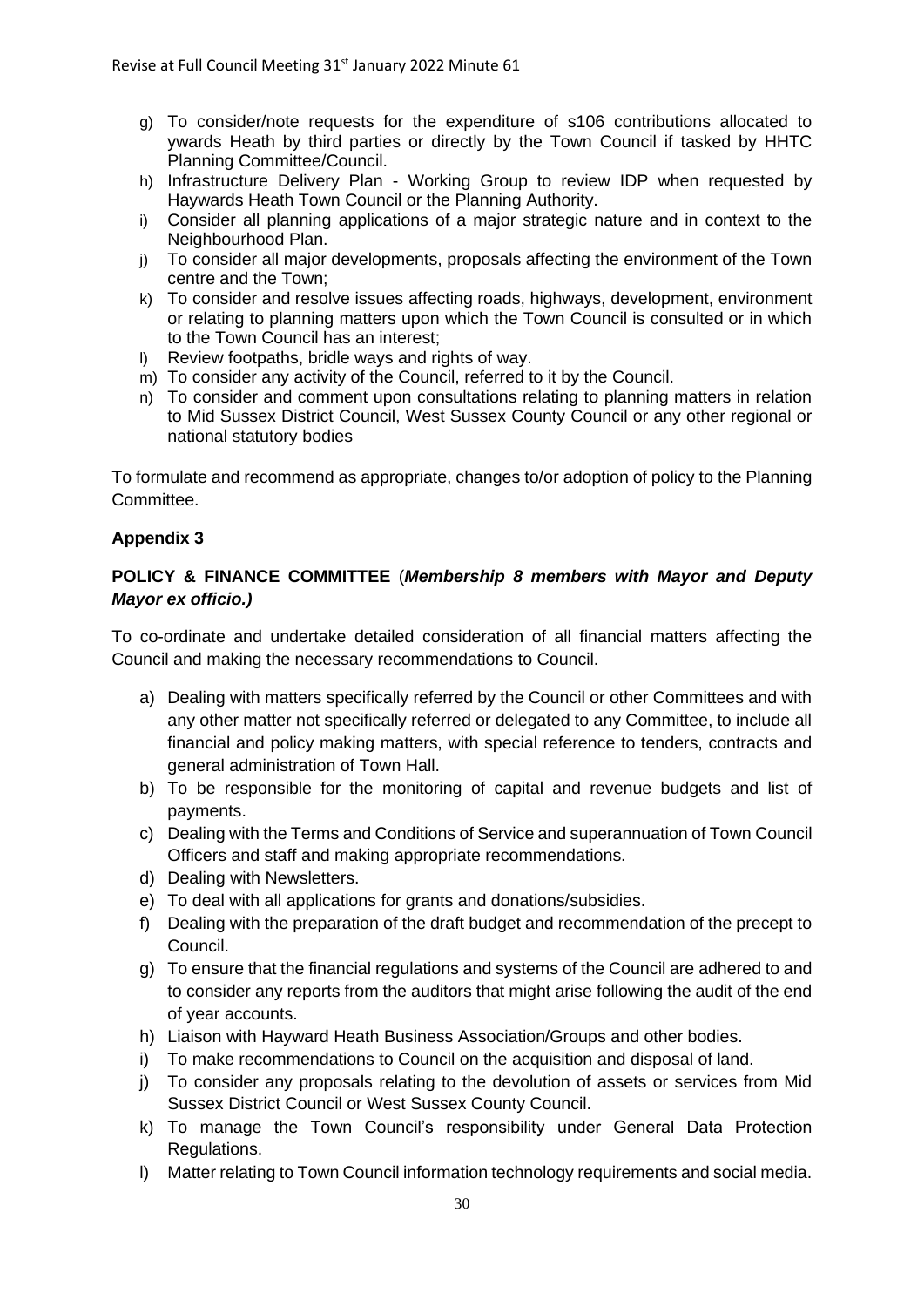# **STAFF WORKING PARTY (***Membership 5)*

#### *Mayor, Leader, Chairman of P & F, former year's Mayor and one other.*

- a) To make recommendation on the terms, annual remuneration and conditions of staff.
- b) To consider requests for new members of staff and make recommendations to Council.
- c) To consider any issues relating to staff and make recommendations to Council.

# **CHAIRMAN'S WORKING GROUP (**(**Membership 5)**

# *Town Mayor, Leader, Chairman of Policy and Finance, Chairman of Environment and General Purpose, Chairman of Planning*

- a) To share information on upcoming agenda items;
- b) To ensure that consistency in the administration of meetings is being implemented.

#### **COMMUNICATIONS AND IT WORKING PARTY** - (**Membership 5)**

- a) Set/agree requirements and standards which enable HHTC to deliver policy and council objectives efficiently and reliably in the community.
- b) Wi-Fi connectivity, speed, reliability throughout HHTH/HHTC.
- c) Hardware HHTC Audit/Consult
- d) Software External Benchmarking, MSDC, other model councils, contractors etc.
- e) Training Use & Efficiency
- f) Website design, functionality, content/distribution
- g) To consider input for quarterly Newsletter.
- h) Social Media design, content, distribution (target market/age groups/platforms)
- i) Editorial standards, content and distribution, including strategic oversight for interactive accessibility.

To formulate and recommend as appropriate, changes to/or adoption of policy to the Policy and Finance Committee for consideration and then ratification by Full Council.

The object is to benchmark HHTC systems and resources externally to ensure we get the systems we need and deserve to best serve the community.

#### **TRANSPORT WORKING PARTNERSHIP (***Membership 2) Plus outside partners.*

- a) The Haywards QNP is voluntary. Its aim is to assist the partners to increase public transport usage through improving services, whilst building upon the viability and sustainability of the commercial public transport network.
- b) The QNP will encourage and facilitate the use of both existing and new powers to allow both bus and train operators to develop and enhance the commercial public transport network, while supporting subsidised services where identified needs cannot be met commercially, providing the public with a viable alternative to the car for commuting, retail and leisure journeys to and within the Town.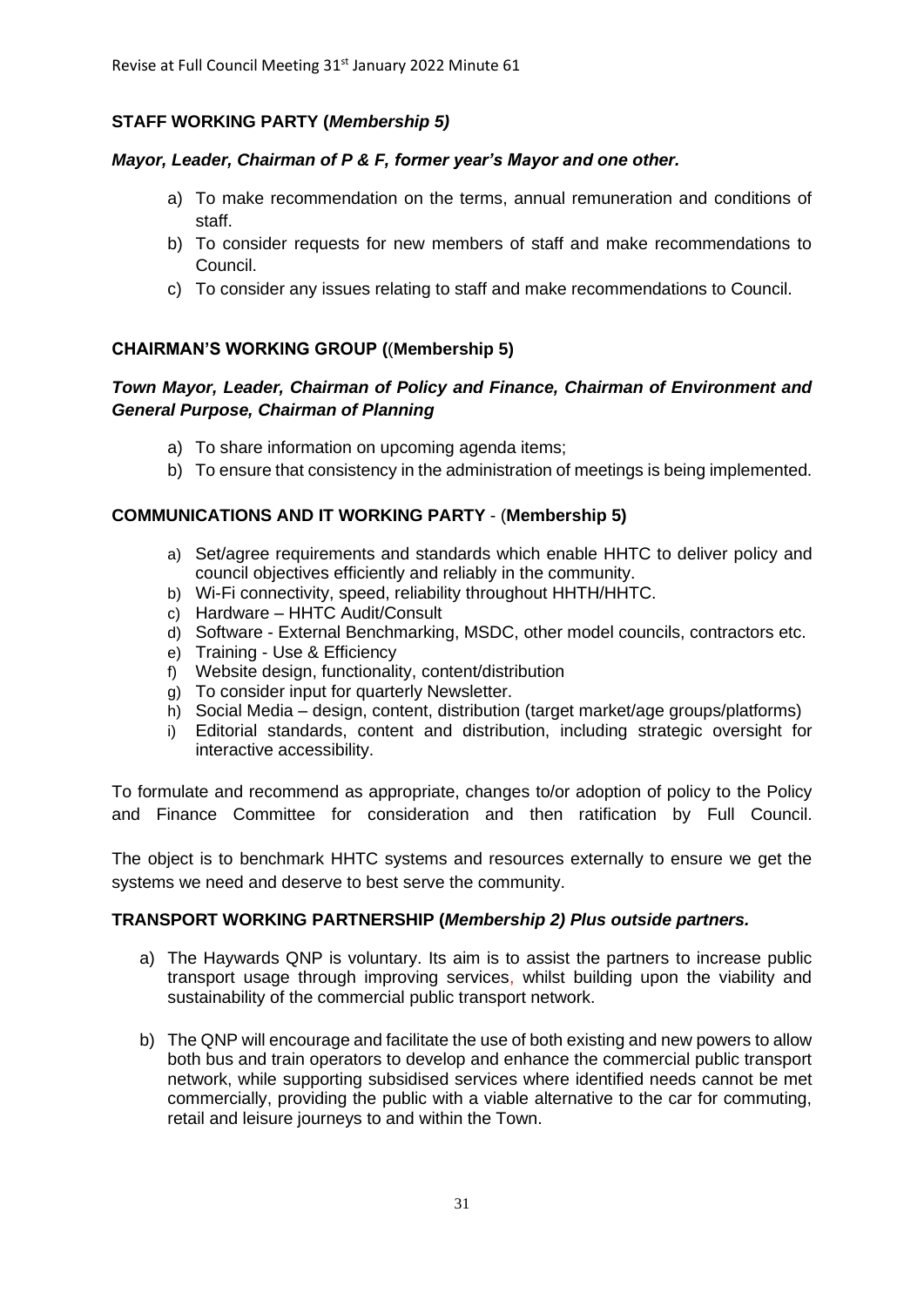# **Appendix 4**

# **ENVIRONMENT AND GENERAL PURPOSES COMMITTEE. (***Membership 8 members plus Mayor and Deputy Mayor as ex officio.)*

- a) The maintenance, promotion and administration of allotments.
- b) The maintenance and management of the Cemetery in Western Road.
- c) The maintenance of Muster Green under its Charitable status, including the War memorial.
- d) To maintain footway lighting within the Council's ownership and upgrade to County Standard where possible.
- e) To provide, maintain, and replace street furniture such as: Litter bins, Public seats, Bus and public shelter, Notice Boards, Salt bins
- f) To provide grant aid to maintain public clock on St Wilfrid's tower.
- g) To be responsible for all Council run events such as: Spring Festival; Best Kept Garden Competition; Town Day; Christmas Festival; and any one-off events that arise.
- h) To identify and promote new leisure facilities such as Town walks; Cinema; Art Gallery; Museum etc.
- i) To join in National Initiatives such as Litter Pick Week; Tree Week; Cycling Week.
- j) To promote nature conservation and ecological studies to include Tree Wardens and Tree planting initiatives.
- k) To promote community development such as Young Citizen Week.
- l) To promote the economic development of the town such as Farmer's Market; Continental/French Market; Tourism.
- m) To provide, maintain and replace: Flowerbeds, Barriers troughs, Hanging Baskets, Pole Baskets
- n) To maintain, promote sponsorship of roundabouts under licence from the County Council.
- o) To submit the Environment & General Purposes Committee budget for consideration as part of the Council's overall budget.
- p) To receive an update on the following Working Groups affiliated to the Town Council, namely;

# **HAYWARDS HEATH IN BLOOM COMMITTEE (Membership 1)**

a) To administer the Town's application, under delegation, into the South and South East In Bloom and apply for Green Flag Status for Muster Green.

# **202x WORKING GROUP (Membership 4) (to be re-named annually)**

The working group will be tasked with suggesting the progression of the following Town Council led events and or partnership events.

- a) Spring Festival.
- b) Town Day.
- c) Christmas Festival.
- d) Greater Haywards Heath Bike and Mid Sussex Marathon (in partnership).
- e) Any other events as agreed for direct organisation or support by the Town Council under resolution of the Environment and General Purposes Committee.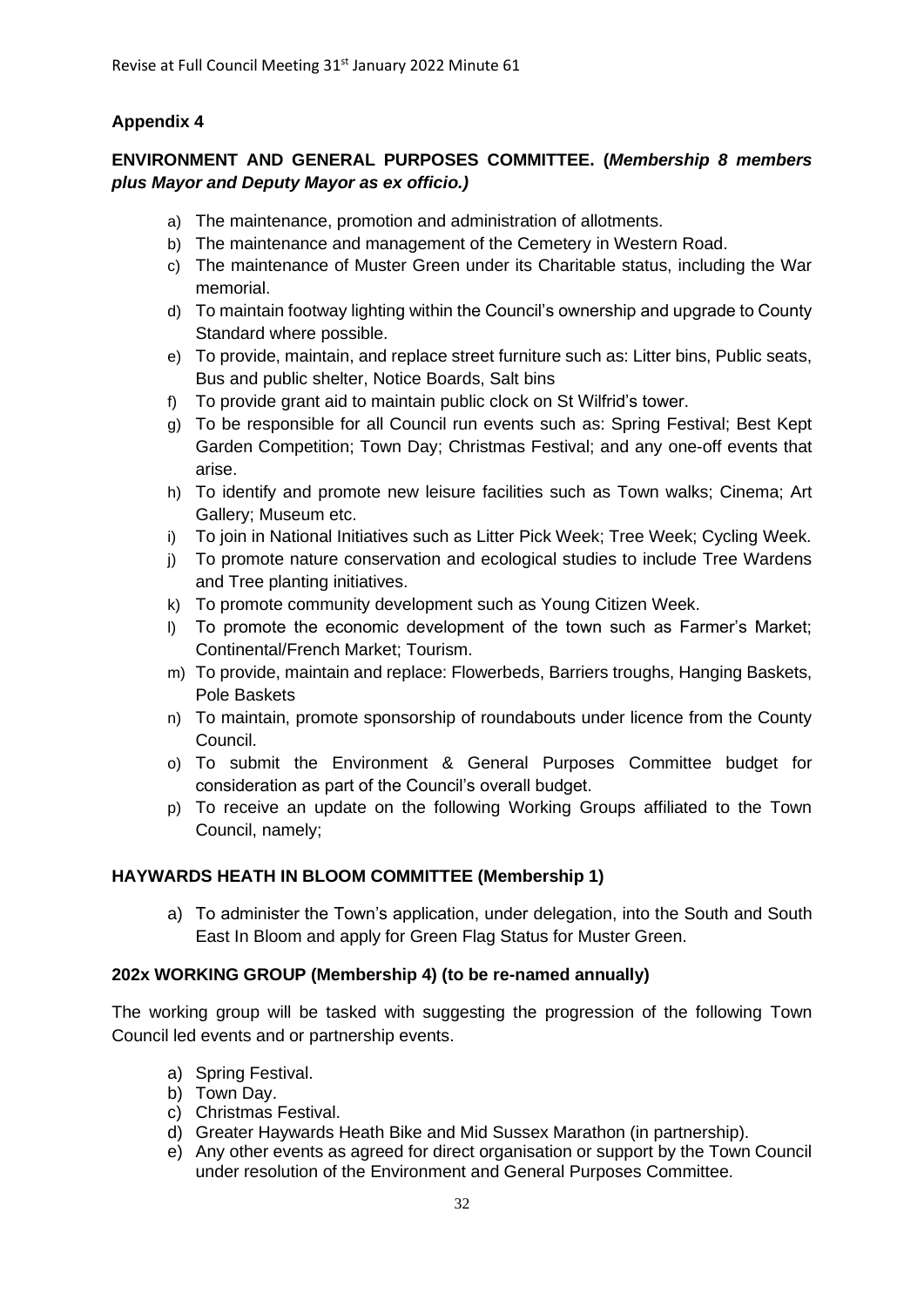The Working Group will develop project plans to consider the delivery of each event to include,

- a) Management of budget.
- b) Staff and Cllr resources.
- c) Co-option of named representatives from partner organisation.
- d) Delegation to make grant applications or seek sponsorship.

#### **BLUEBELL RAILWAY WORKING GROUP (Membership 3)**

To support and assist where possible, whilst raising the profile of the project, the Bluebell Railway reaching Haywards Heath through partnership working with Bluebell officers and directors.

# **ENVIRONMENT WORKING GROUP (Membership 5)**

To include projects that affect the Environment of the Town under the following grouping using the banner of 'I love Haywards Heath's Environment'.

- a) Transport and Travel electric cars, electric bikes, buses, taxi usage.
- b) Green Environment South Road trees, trees planting, planters, grass verges
- c) Rubbish cigarette butt, chewing gum, litter, dog poo, plastic packaging.
- d) Utilities brown water, air quality,
- e) TC services and Town Hall Town Council services and land holding, solar panels. Setting the standard.

Acknowledging that the Town Council cannot deliver, or has a remit for much of the above, delivery would be through, Education, Sign Posting, affecting Town Council Services and Lobbying. Linking to Town Council Polices in Art of the Possible and its Neighbourhood Plan.

# **Appendix 5**

# **SCHEME OF DELEGATION TO THE TOWN CLERK - Legal Context: (included to assist residents)**

#### **Section 101 of the Local Government Act 1972 provides:**

a. That a Council may delegate its powers (except those incapable of delegation) to a committee; or an officer.

- b. A Committee may delegate its powers to an officer.
- c. The delegating body may exercise powers that have been delegated.

# **Proper Officer:**

The Town Clerk is designated and authorised to act as Proper Officer for the purposes of all relevant sections of the Local Government Act 1972 and any other statute requiring the designation of a Proper Officer.

Any delegation to the Proper Officer by Full Council or a Committee of the Council shall be exercised in compliance with the Council's Standing Orders and Financial Regulations, polices or any conditions imposed by the Council and within law.

Where statute, regulation or order confers functions or duties on the Proper Officer of the Council in the following cases, she/he shall be the Town Clerk: The Town Clerk, in consultation with the Chairman and Vice Chairman of the appropriate Committees, may also take action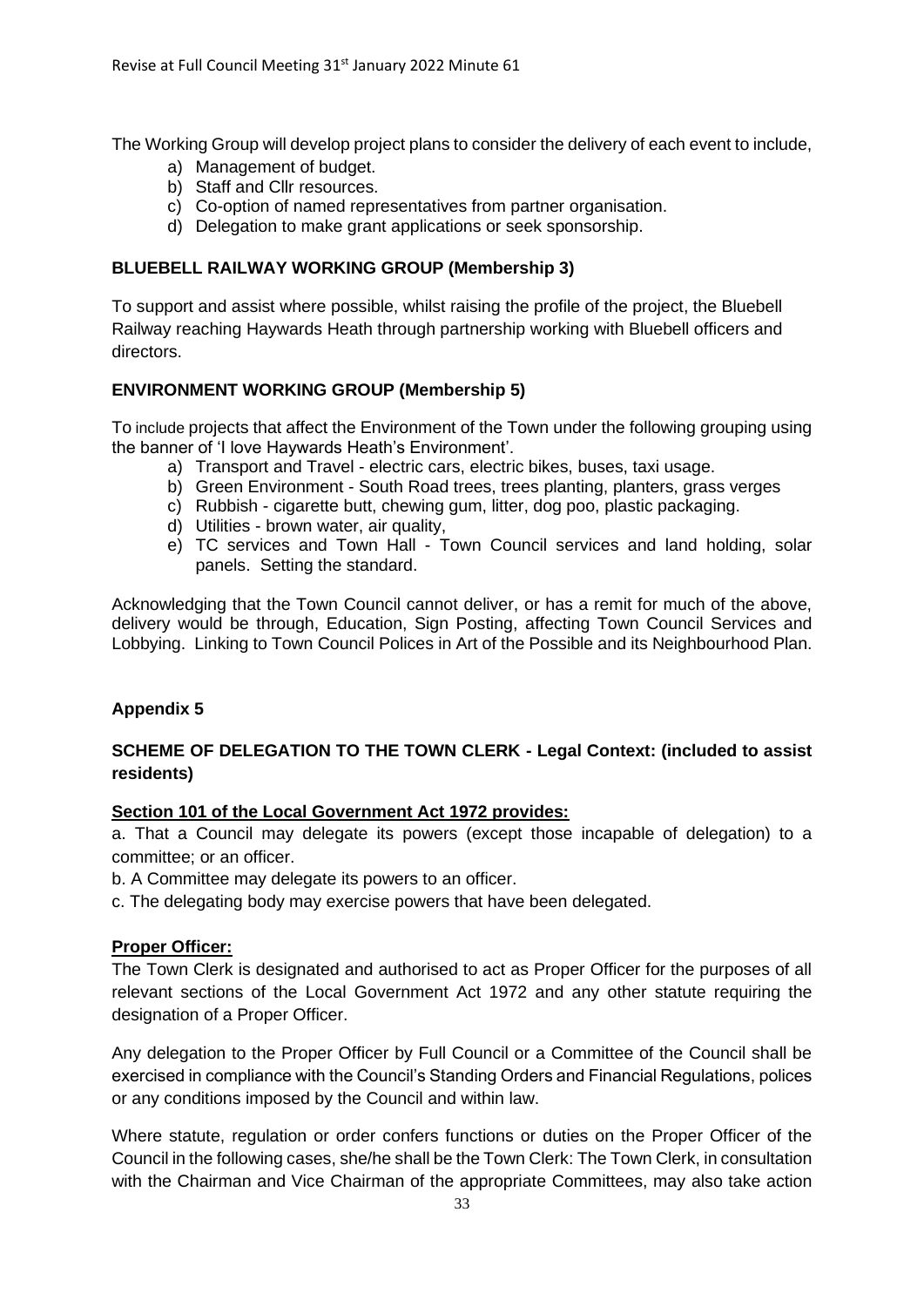deemed desirable on any matters which the Committee concerned has delegated powers but which require urgent action. This will then be reported the Committee at the earliest opportunity.

# **Process Matters and Legal Requirements**

a) To receive declarations of acceptance of office from newly elected/co-opted Members of the Council.

b) To receive and record notices of Member's Declarations of Interests.

c) To receive and retain plans and documents.

d) To sign notices or other documents on behalf of the Council including Burial Deeds and Allotment Holder Tenancy Agreements.

e) To sign summonses requiring attendance at meetings of the Council or Committees.

f) To obtain and execute licences for use of land owned by principal authorities to improve and place street furniture, adopt and/or maintain open spaces, roundabouts and grass verges.

g) To negotiate and execute contracts for the devolvement or providing of services for principal authorities.

h) To represent or delegate representation of the Town Council at third party working groups and meetings.

i) Via the Deputy Town Clerk inform the Planning Authority of Planning Comments, as advised by the Planning Committee within the set timescales set by the Planning Authority.

j) Institute and appear in any legal proceedings authorised by the Council.

k) Appear or make representation to any tribunal or public inquiry into any matter which the Council has an interest.

l) As required, alter the date or time of a committee meeting, but before doing so, shall consult the Chairman of the committee concerned about the need for the change and about alternative dates and times.

m) To provide the opportunity of remote meeting for Working Groups and Council/Committee if legally allowed.

# **Operational Matters**

The Town Clerk shall have full day to day authority to deal with the business of the Council, within the agreed policies and budgets of the Council, subject to the adherence with Financial Regulations/Standing Orders. This is specifically defined as follows:

1. Purchase of goods and services within the confines of the approved budget,

2. To implement decisions of the Council and its Standing committees, subject to the adherence of Financial Regulations/Standing Orders,

3. Authorise budget overspend to a maximum of £1,000 in writing to the RFO with the Committee Chairman copied in, with all authorisations being reported to the next meeting of the Policy and Finance Committee